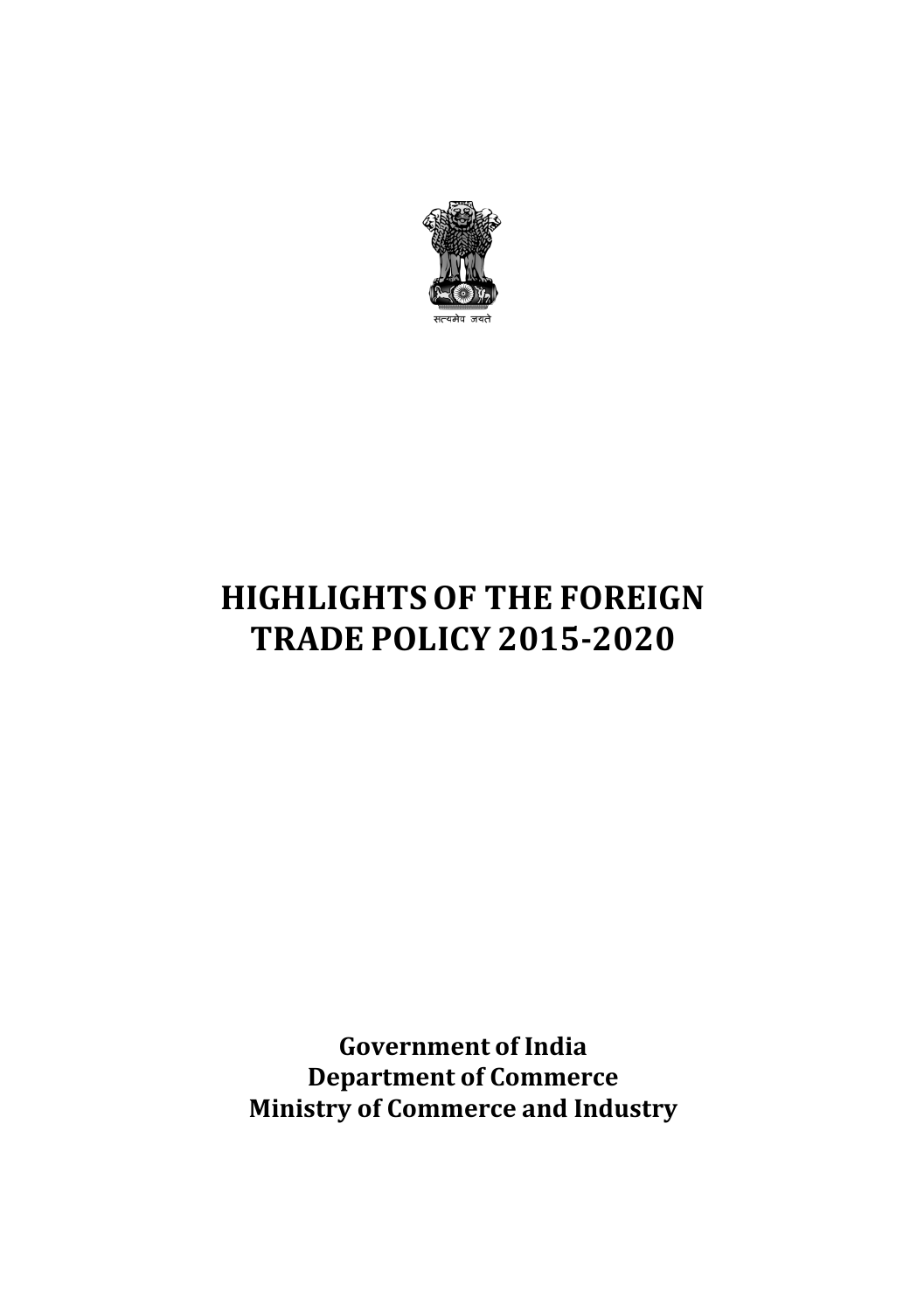# **HIGHLIGHTS OF THE FOREIGN TRADE POLICY 2015-2020**

**A. SIMPLIFICATION & MERGER OF REWARD SCHEMES** 

**Export from India Schemes**:

- **1. Merchandise Exports from India Scheme (MEIS)**
- (a) Earlier there were 5 different schemes (Focus Product Scheme, Market Linked Focus Product Scheme, Focus Market Scheme, Agri. Infrastructure Incentive Scrip, VKGUY) for rewarding merchandise exports with different kinds of duty scrips with varying conditions (sector specific or actual user only) attached to their use. Now all these schemes have been merged into a single scheme, namely Merchandise Export from India Scheme (MEIS) and there would be no conditionality attached to the scrips issued under the scheme. The main features of MEIS, including details of various groups of products supported under MEIS and the country groupings are at Annexure-1.
- (b) Rewards for export of notified goods to notified markets under 'Merchandise Exports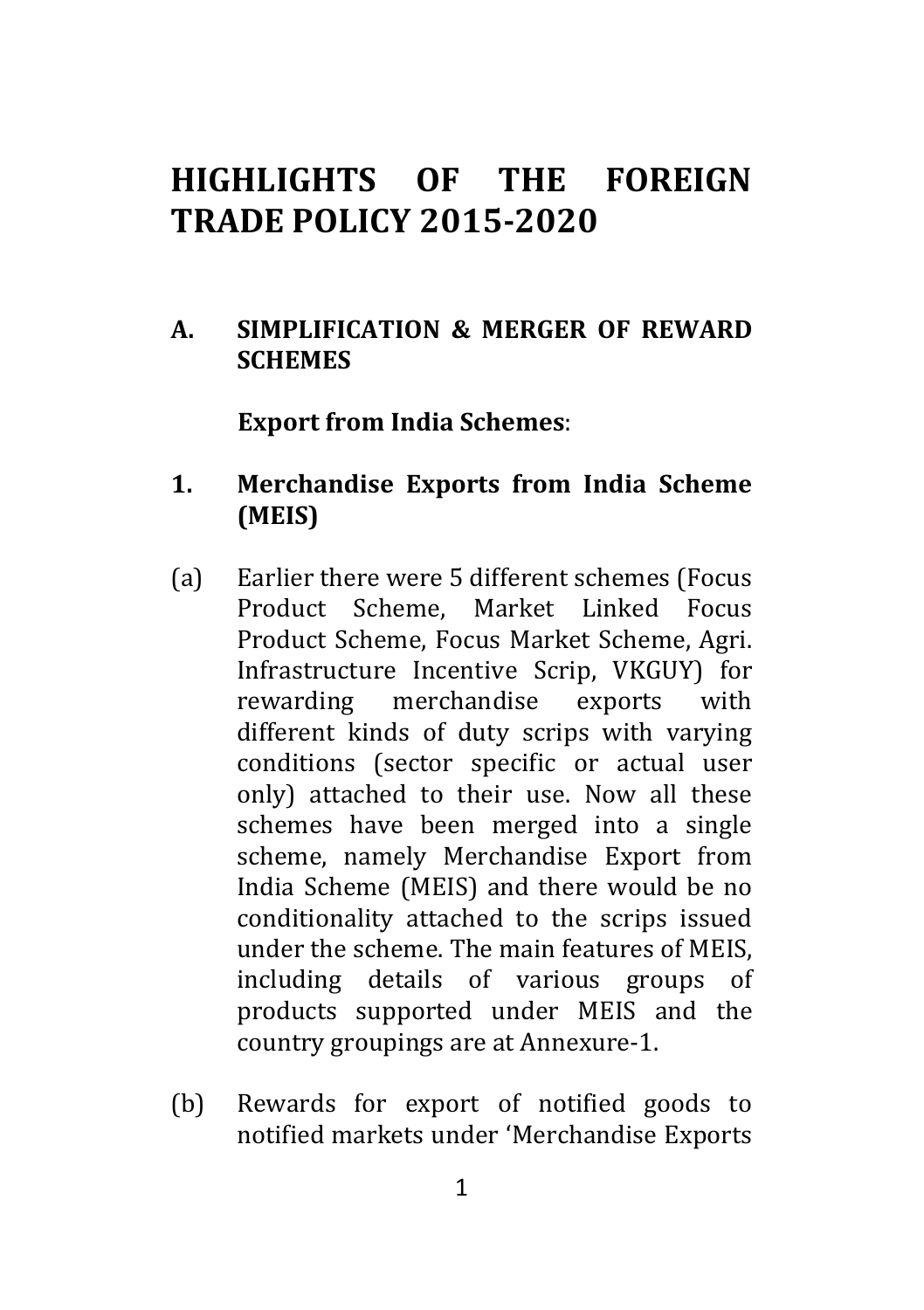from India Scheme (MEIS) shall be payable as percentage of realized FOB value (in free foreign exchange). The debits towards basic customs duty in the transferable reward duty credit scrips would also be allowed adjustment as duty drawback. At present, only the additional duty of customs / excise duty / service tax is allowed adjustment as CENVAT credit or drawback, as per Department of Revenue rules.

## **2. Service Exports from India Scheme (SEIS)**

- (a) Served From India Scheme (SFIS) has been replaced with Service Exports from India Scheme (SEIS). SEIS shall apply to 'Service Providers located in India' instead of 'Indian Service Providers'. Thus SEIS provides for rewards to all Service providers of notified services, who are providing services from India, regardless of the constitution or profile of the service provider. The list of services and the rates of rewards under SEIS are at Annexure-2.
- (b) The rate of reward under SEIS would be based on net foreign exchange earned. The reward issued as duty credit scrip, would no longer be with actual user condition and will no longer be restricted to usage for specified types of goods but be freely transferable and usable for all types of goods and service tax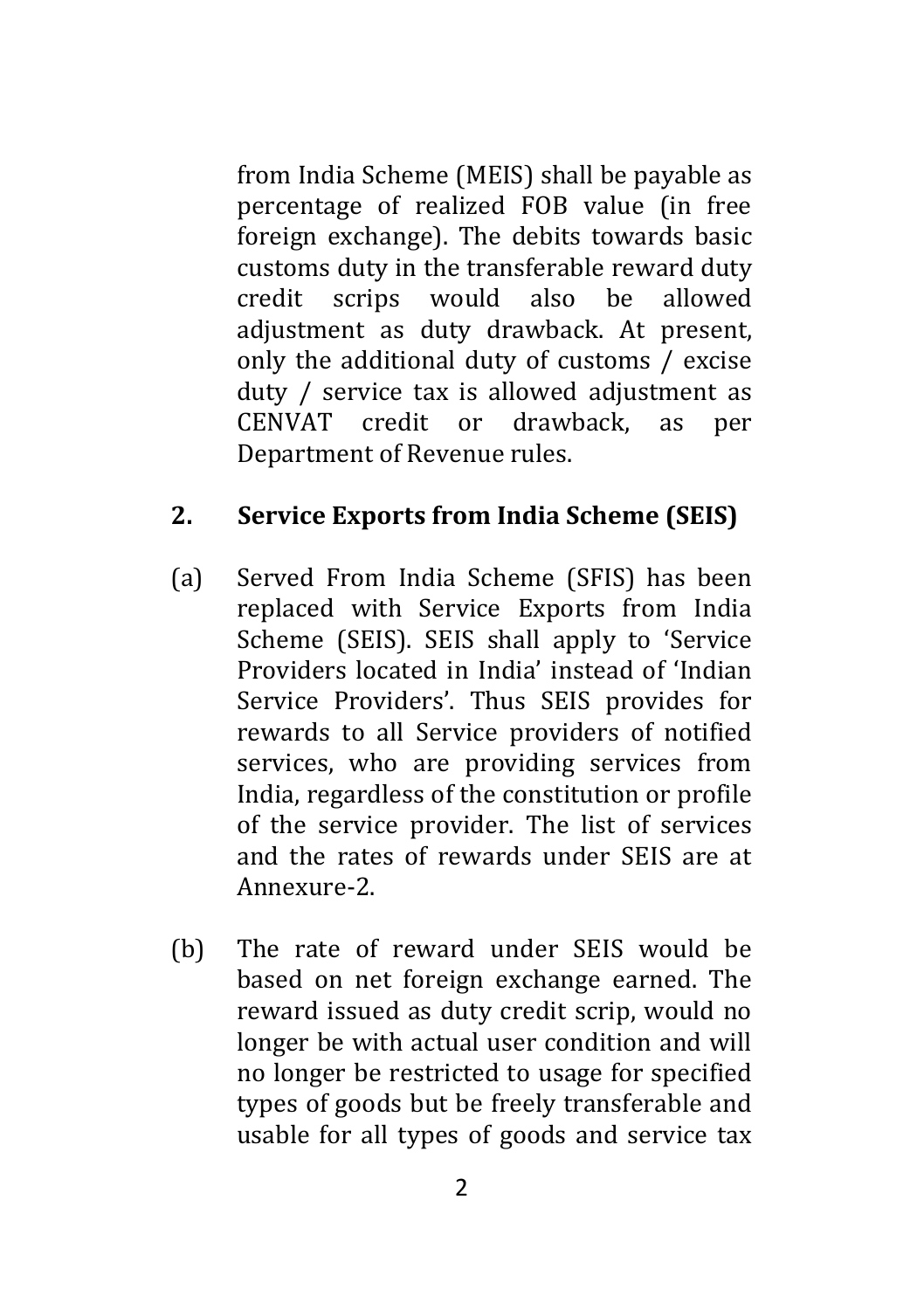debits on procurement of services / goods. Debits would be eligible for CENVAT credit or drawback.

#### **3. Chapter -3 Incentives (MEIS & SEIS) to be available for SEZs**

It is now proposed to extend Chapter -3 Incentives (MEIS & SEIS) to units located in SEZs also.

#### **4. Duty credit scrips to be freely transferable and usable for payment of custom duty, excise duty and service tax.**

- (a) All scrips issued under MEIS and SEIS and the goods imported against these scrips would be fully transferable.
- (b) Scrips issued under Exports from India Schemes can be used for the following:-
	- (i) Payment of customs duty for import of inputs / goods including capital goods, except items listed in Appendix 3A.
	- (ii) Payment of excise duty on domestic procurement of inputs or goods, including capital goods as per DoR notification.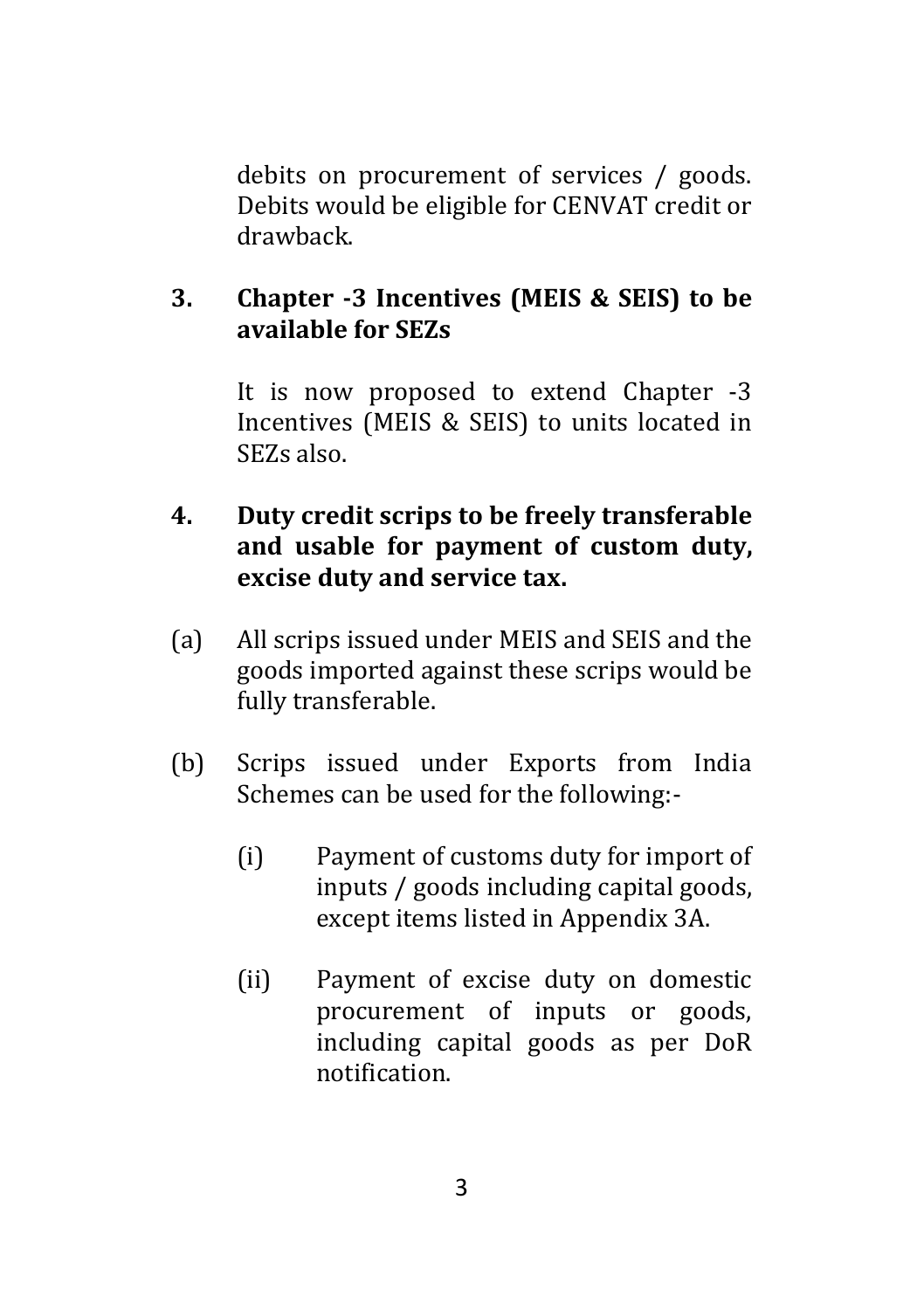- (iii) Payment of service tax on procurement of services as per DoR notification.
- (c) Basic Customs Duty paid in cash or through debit under Duty Credit Scrip can be taken back as Duty Drawback as per DoR Rules, if inputs so imported are used for exports.

#### **5. Status Holders**

- (a) Business leaders who have excelled in international trade and have successfully contributed to country's foreign trade are proposed to be recognized as Status Holders and given special treatment and privileges to facilitate their trade transactions, in order to reduce their transaction costs and time.
- (b) The nomenclature of Export House, Star Export House, Trading House, Star Trading House, Premier Trading House certificate has been changed to One, Two, Three, Four, Five Star Export House.
- (c) The criteria for export performance for recognition of status holder have been changed from Rupees to US dollar earnings. The new criteria is as under:-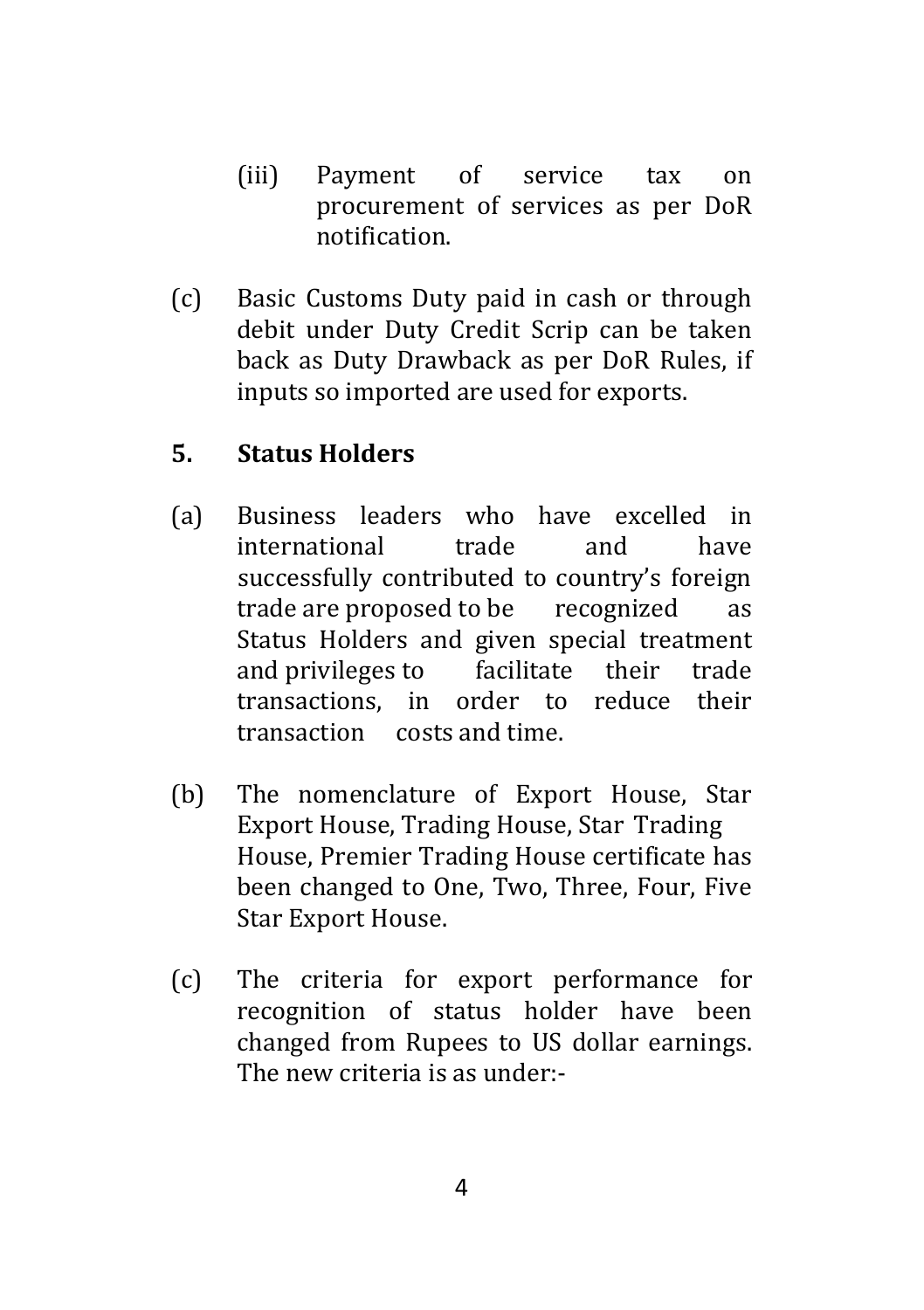| Status category               | Export<br>Performance<br>FOB / FOR (as<br>converted)<br>Value (in US \$<br>million) during<br>current and<br>previous two<br>years |  |
|-------------------------------|------------------------------------------------------------------------------------------------------------------------------------|--|
| One Star Export House         | 3                                                                                                                                  |  |
| Two Star Export House         | 25                                                                                                                                 |  |
| Three Star Export             | 100                                                                                                                                |  |
| House                         |                                                                                                                                    |  |
| <b>Four Star Export House</b> | 500                                                                                                                                |  |
| <b>Five Star Export House</b> | 2000                                                                                                                               |  |

#### (d) **Approved Exporter Scheme - Self certification by Status Holders**

Manufacturers who are also Status Holders will be enabled to self-certify their manufactured goods as originating from India with a view to qualify for preferential treatment under different Preferential Trading Agreements [PTAs], Free Trade Agreements [FTAs], Comprehensive Economic Cooperation Agreements [CECAs] and Comprehensive Economic Partnerships Agreements [CEPAs] which are in operation. They shall be permitted to self-certify the goods as manufactured as per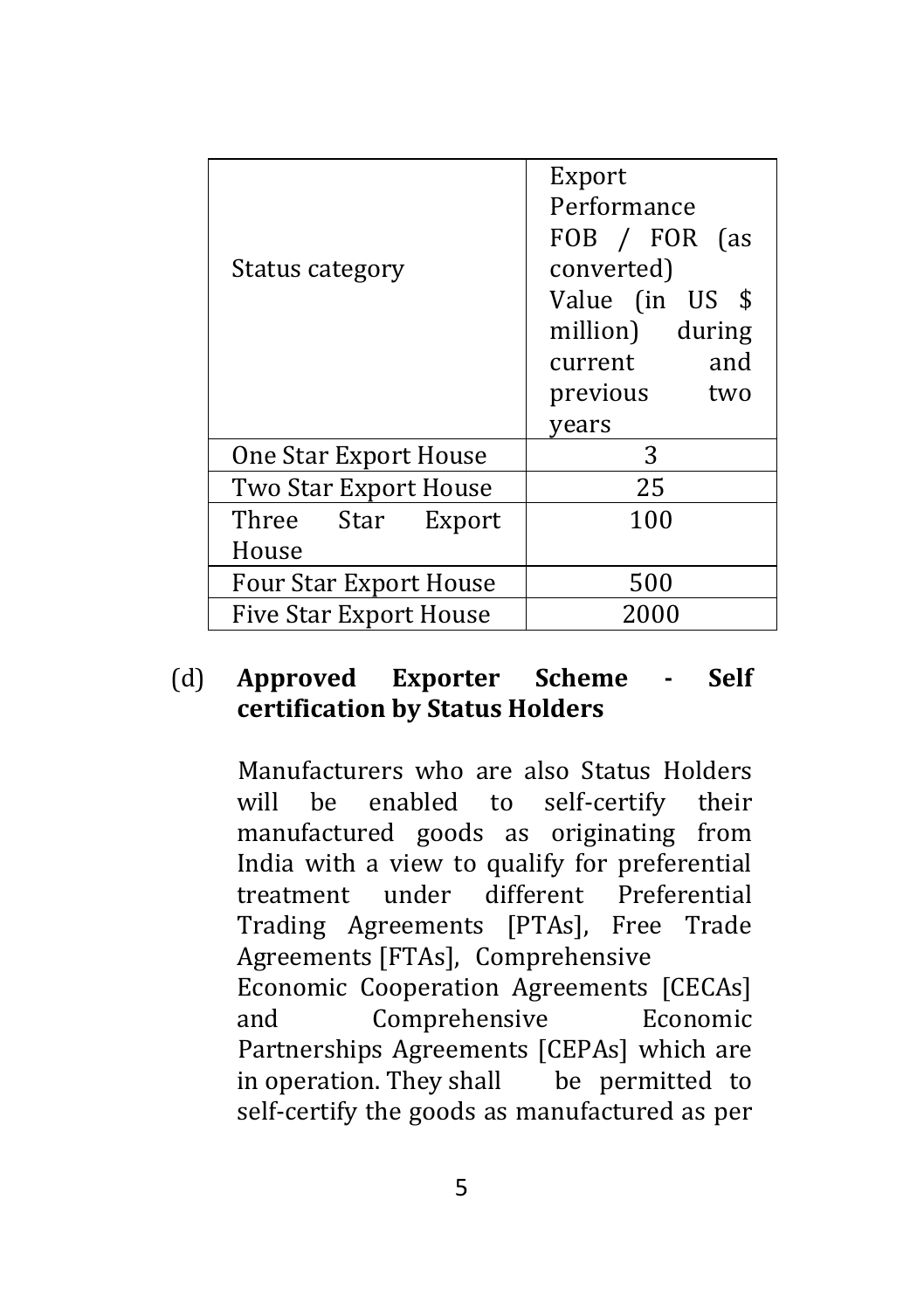their Industrial Entrepreneur Memorandum (IEM) / Industrial Licence (IL)/ Letter of Intent (LOI).

#### **B. BOOST TO "MAKE IN INDIA"**

6. Reduced Export Obligation (EO) for domestic procurement under EPCG scheme:

> Specific Export Obligation under EPCG scheme, in case capital goods are procured from indigenous manufacturers, which is currently 90% of the normal export obligation (6 times at the duty saved amount) has been reduced to 75%, in order to promote domestic capital goods manufacturing industry.

7. Higher level of rewards under MEIS for export items with high domestic content and value addition.

> It is proposed to give higher level of rewards to products with high domestic content and value addition, as compared to products with high import content and less value addition.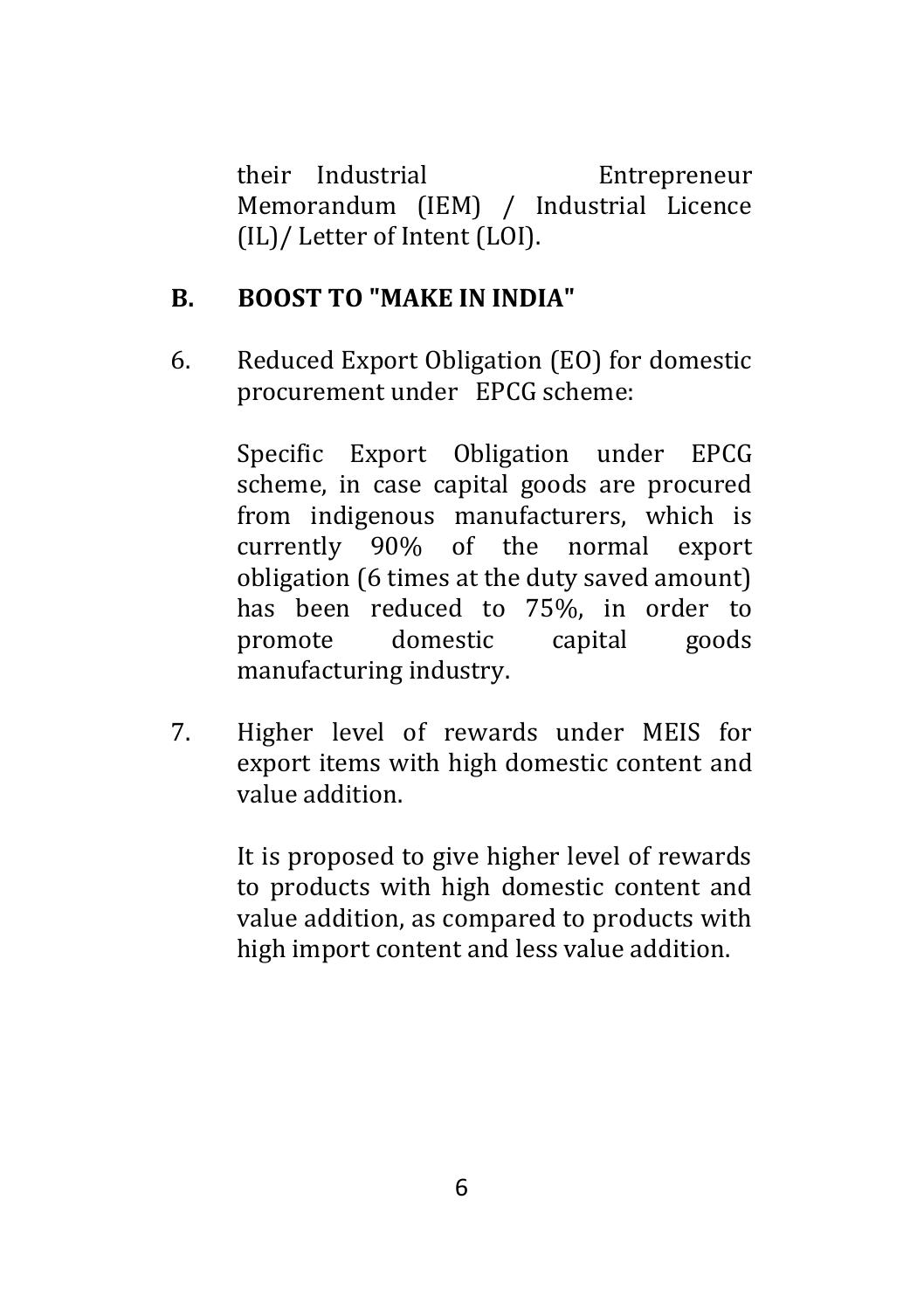#### **C. TRADE FACILITATION & EASE OF DOING BUSINESS**

#### 8. **Online filing of documents/ applications and Paperless trade in 24x7 environment:**

- (a) DGFT already provides facility of Online filing of various applications under FTP by the exporters/importers. However, certain documents like Certificates issued by Chartered Accountants/ Company Secretary / Cost Accountant etc. have to be filed in physical forms only. In order to move further towards paperless processing of reward schemes, it has been decided to develop an online procedure to upload digitally signed documents by Chartered Accountant / Company Secretary / Cost Accountant. In the new system, it will be possible to upload online documents like annexure attached to ANF 3B, ANF 3C and ANF 3D, which are at present signed by these signatories and submitted physically.
	- (b) Henceforth, hardcopies of applications and specified documents would not be required to be submitted to RA, saving paper as well as cost and time for the exporters. To start with, applications under Chapter 3 & 4 of FTP are being covered (which account for nearly 70% of total applications in DGFT). Applications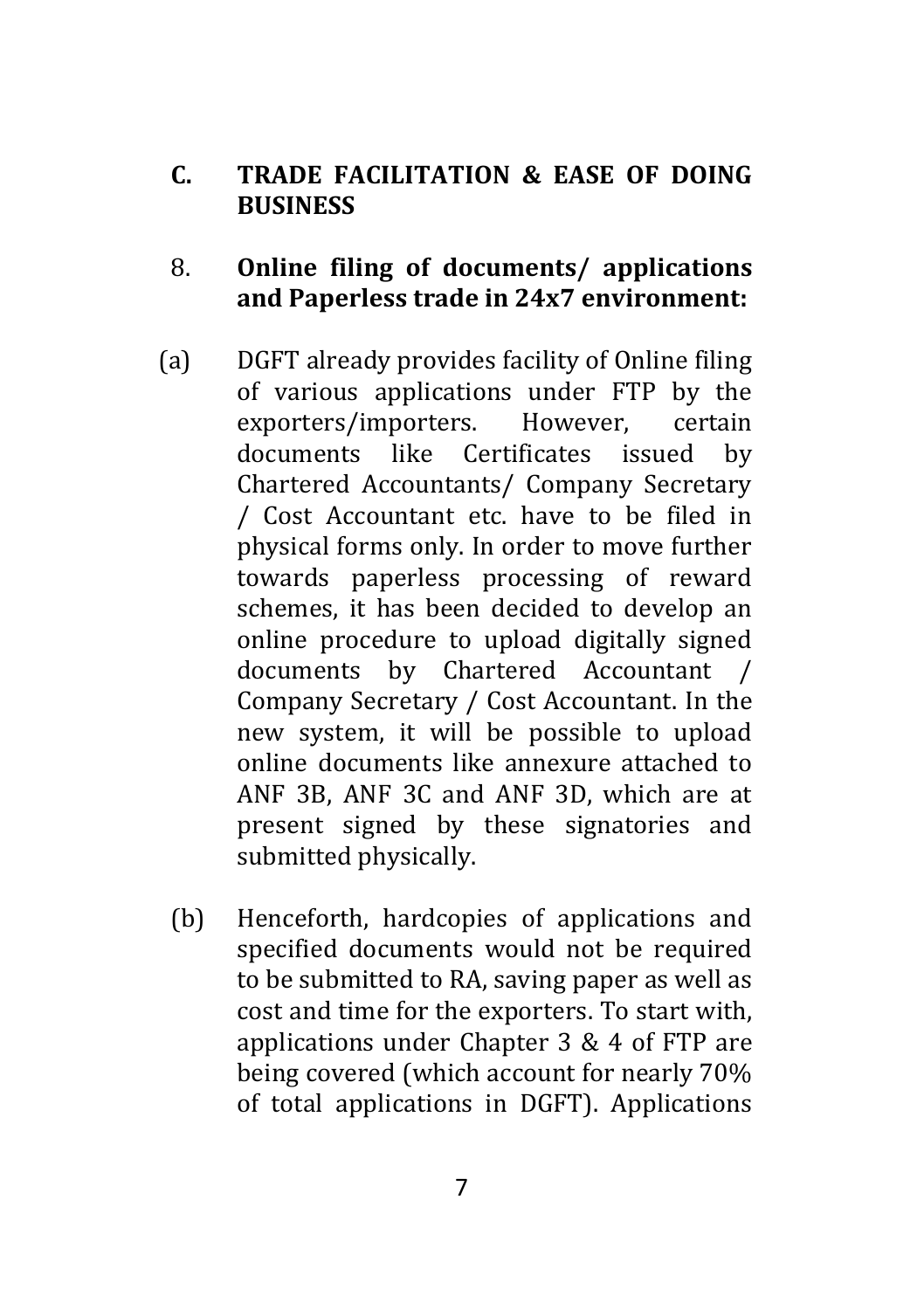under Chapter-5 would be taken up in the next phase.

- (c) As a measure of ease of doing business, landing documents of export consignment as proofs for notified market can be digitally uploaded in the following manner:-
	- (i) Any exporter may upload the scanned copy of Bill of Entry under his digital signature.
	- (ii) Status holders falling in the category of Three Star, Four Star or Five Star Export House may upload scanned copies of documents.

#### **9. Online inter-ministerial consultations:**

It is proposed to have Online inter-ministerial consultations for approval of export of SCOMET items, Norms fixation, Import Authorisations, Export Authorisation, in a phased manner, with the objective to reduce time for approval. As a result, there would not be any need to submit hard copies of documents for these purposes by the exporters.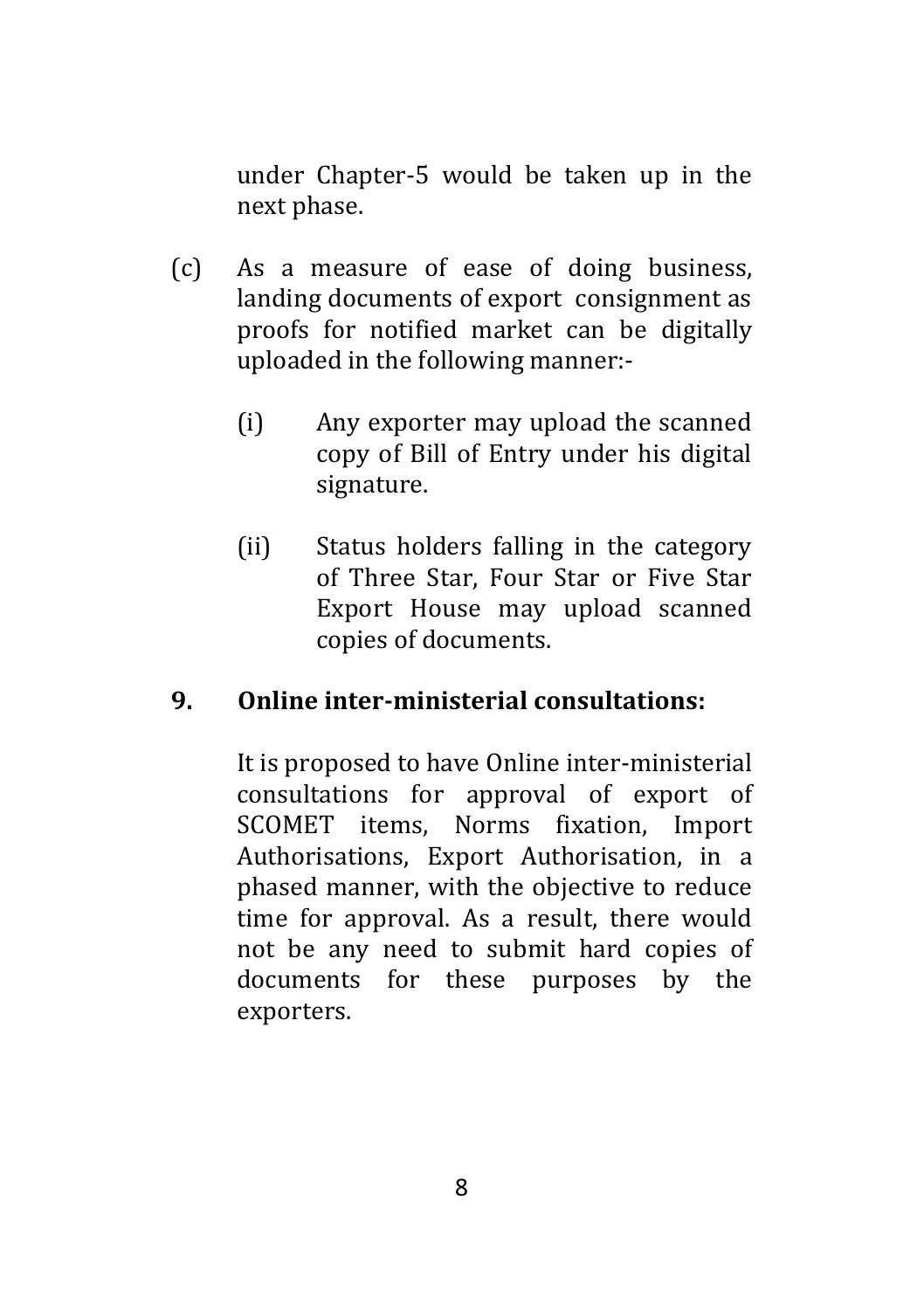#### **10. Simplification of procedures/processes, digitisation and e-governance**

- (a) Under EPCG scheme, obtaining and submitting a certificate from an independent Chartered Engineer, confirming the use of spares, tools, refractory and catalysts imported for final redemption of EPCG authorizations has been dispensed with.
- (b) At present, the EPCG Authorisation holders are required to maintain records for 3 years after redemption of Authorisations. Now the EPCG Authorization Holders shall be required to maintain records for a period of two years only. Government's endeavour is to gradually phase out this requirement as the relevant records such as Shipping Bills, e-BRC are likely to be available in electronic mode which can be archived and retrieved whenever required.
- (c) Exporter Importer Profile: Facility has been created to upload documents in Exporter/Importer Profile. There will be no need to submit copies of permanent records/ documents (e.g. IEC, Manufacturing licence, RCMC, PAN etc.) repeatedly with each application, once uploaded.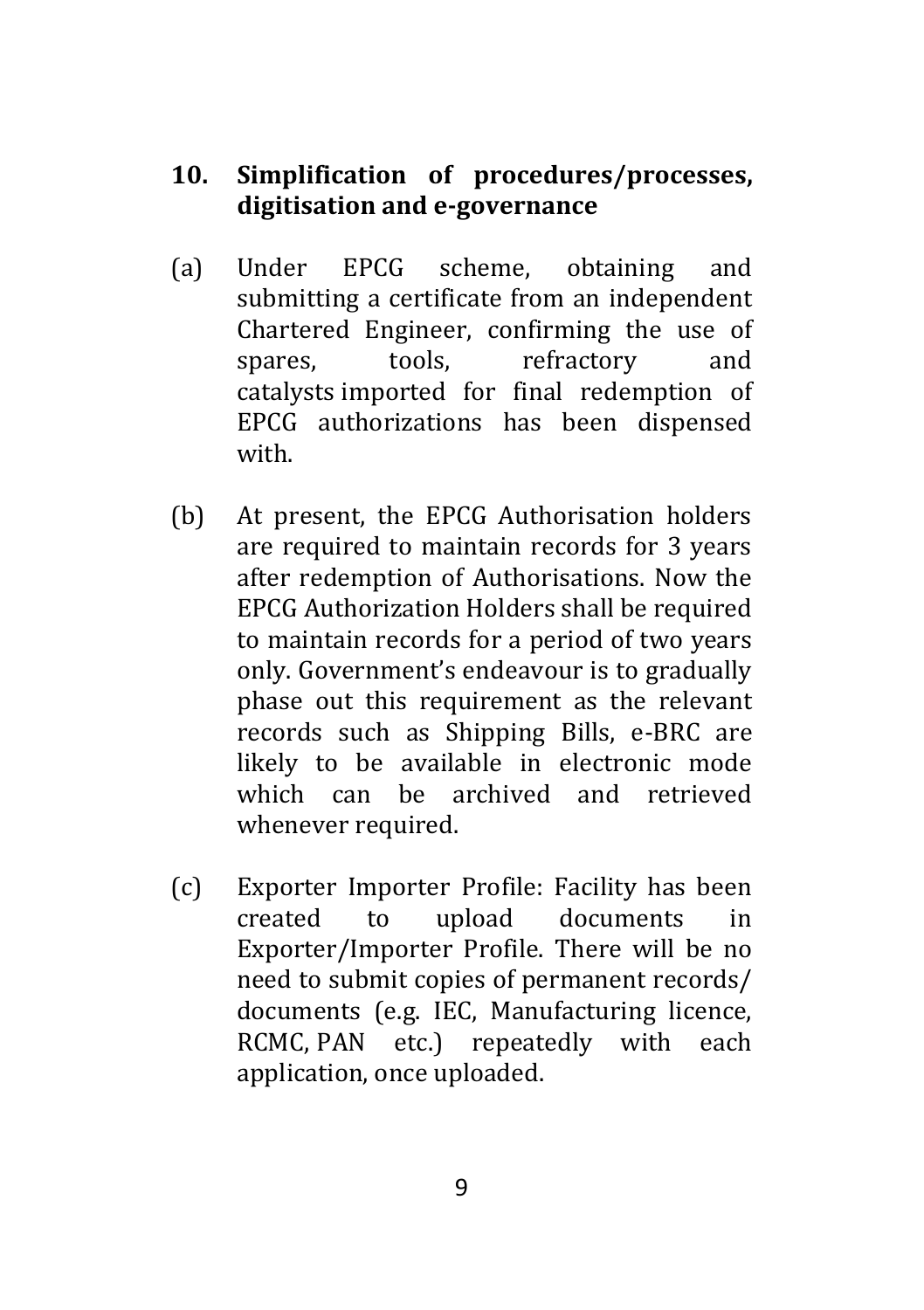- (d) Communication with Exporters/Importers: Certain information, like mobile number, e-mail address etc. has been added as mandatory fields, in IEC data base. This information once provided by exporters, would help in better communication with exporters. SMS/ email would be sent to exporters to inform them about issuance of authorisations or status of their applications.
- (e) Online message exchange with CBDT and MCA: It has been decided to have on line message exchange with CBDT for PAN data and with Ministry of Corporate Affairs for CIN and DIN data. This integration would obviate the need for seeking information from IEC holders for subsequent amendments/ updation of data in IEC data base.
	- (e) Communication with Committees of DGFT: For faster and paperless communication with various committees of DGFT, dedicated email addresses have been provided to each Norms Committee, Import Committee and Pre-Shipment Inspection Agency for faster communication.
	- (f) Online applications for refunds: Online filing of application for refund of TED is being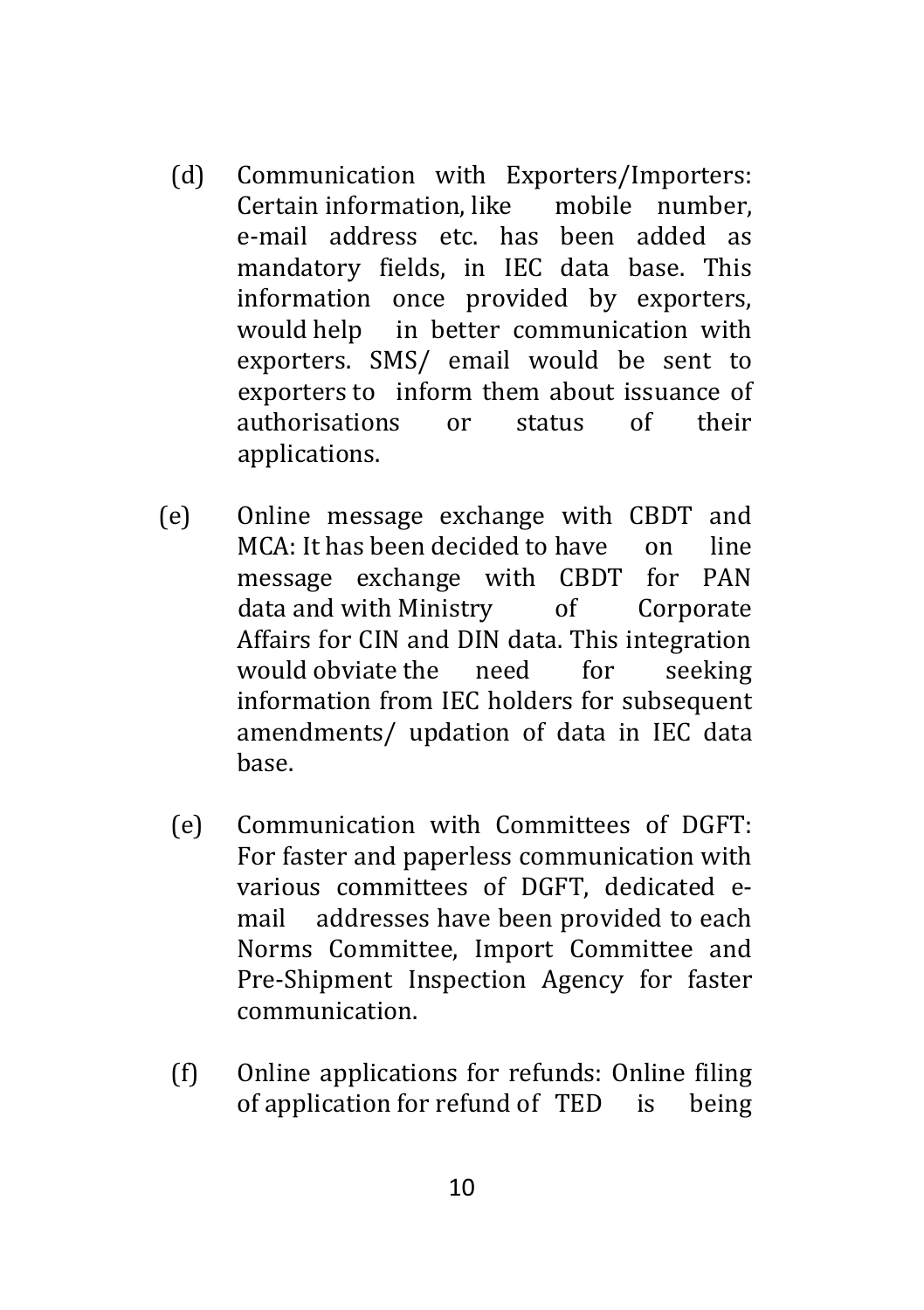introduced for which a new ANF has been created.

#### **11. Forthcoming e-Governance Initiatives**

- (a) DGFT is currently working on the following EDI initiatives:
	- (i) Message exchange for transmission of export reward scrips from DGFT to Customs.
	- (ii) Message exchange for transmission of Bills of Entry (import details) from Customs to DGFT.
	- (iii) Online issuance of Export Obligation Discharge Certificate (EODC).
	- (iv) Message exchange with Ministry of Corporate Affairs for CIN & DIN.
	- (v) Message exchange with CBDT for PAN.
	- (vi) Facility to pay application fee using debit card / credit card.
	- (vii) Open API for submission of IEC application.
	- (viii) Mobile applications for FTP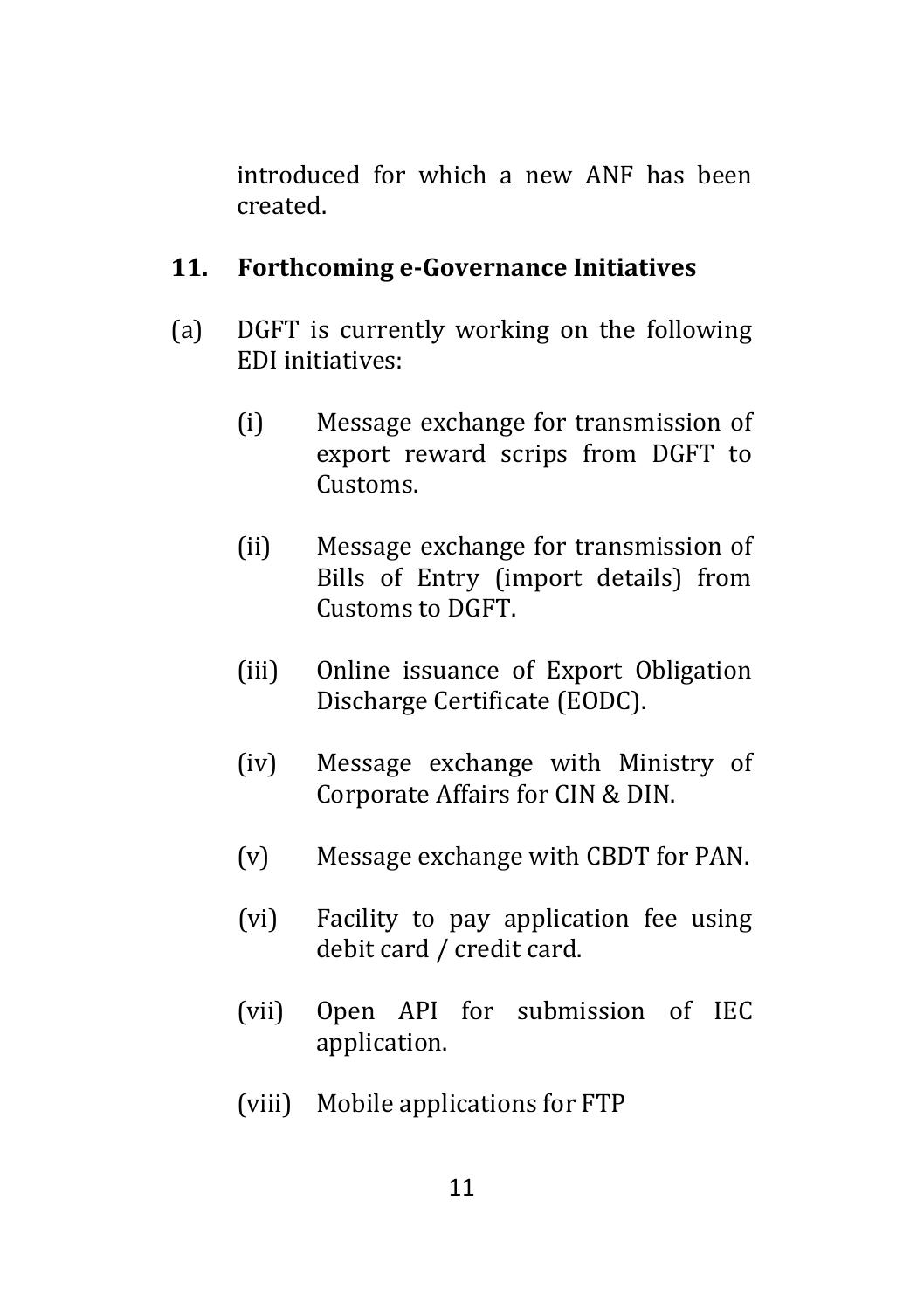# **D. Other new Initiatives**

#### **12. New initiatives for EOUs, EHTPs and STPs**

- (a) EOUs, EHTPs, STPs have been allowed to share infrastructural facilities among themselves. This will enable units to utilize their infrastructural facilities in an optimum way and avoid duplication of efforts and cost to create separate infrastructural facilities in different units.
- (b) Inter unit transfer of goods and services have been allowed among EOUs, EHTPs, STPs, and BTPs. This will facilitate group of those units which source inputs centrally in order to obtain bulk discount. This will reduce cost of transportation, other logistic costs and result in maintaining effective supply chain.
- (c) EOUs have been allowed facility to set up Warehouses near the port of export. This will help in reducing lead time for delivery of goods and will also address the issue of unpredictability of supply orders.
- (d) STP units, EHTP units, software EOUs have been allowed the facility to use all duty free equipment/goods for training purposes. This will help these units in developing skills of their employees.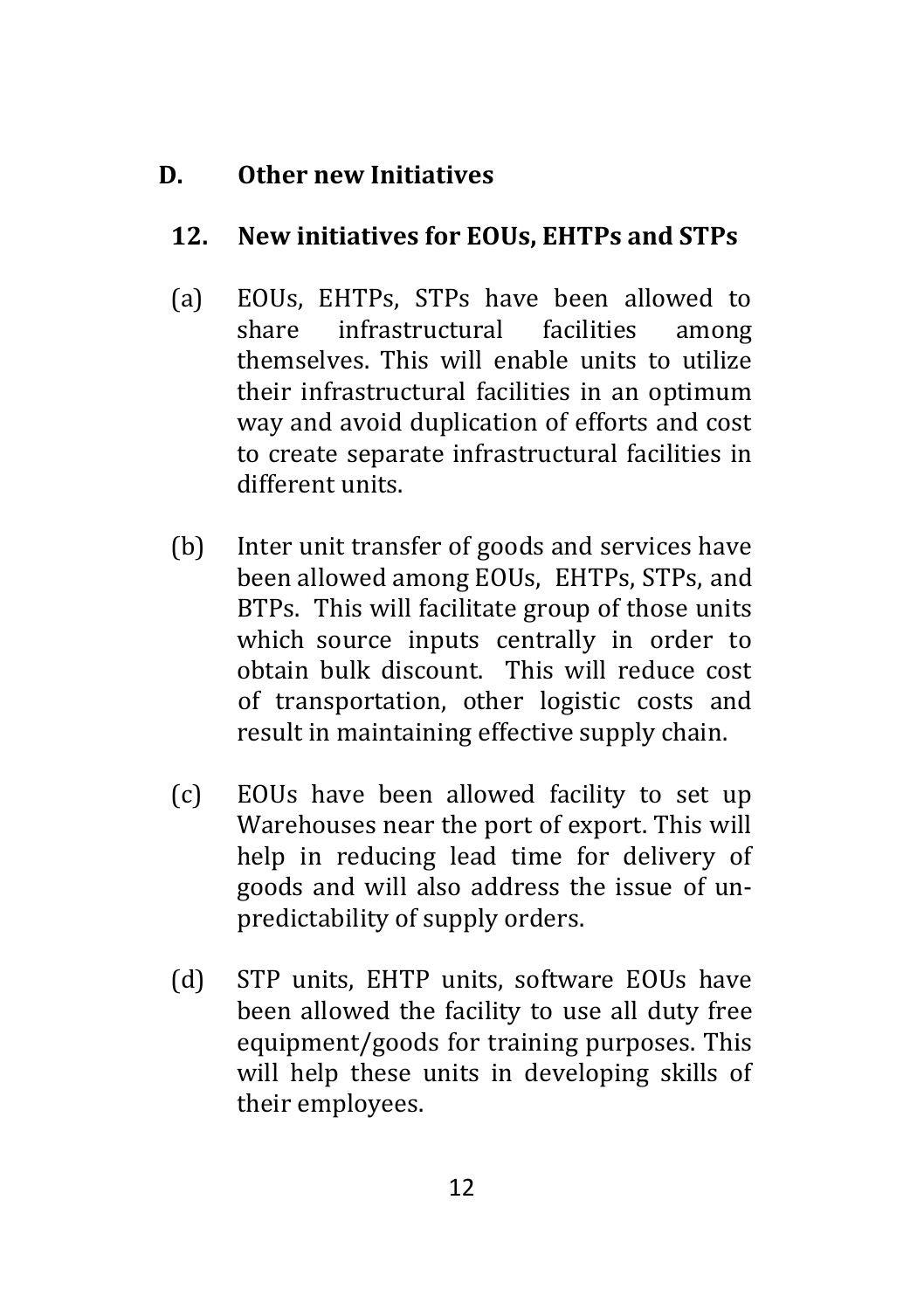- (e) 100% EOU units have been allowed facility of supply of spares/ components up to 2% of the value of the manufactured articles to a buyer in domestic market for the purpose of after sale services.
- (f) At present, in a period of 5 years EOU units have to achieve Positive Net Foreign Exchange Earning (NEE) cumulatively. Because of adverse market condition or any ground of genuine hardship, then such period of 5 years for NFE completion can be extended by one year.
- (f) Time period for validity of Letter of Permission (LOP) for EOUs/EHTP/ STPI/BTP Units has been revised for faster implementation and monitoring of projects. Now, LOP will have an initial validity of 2 years to enable the unit to construct the plant and install the machinery. Further extension can be granted by the Development Commissioner up to one year. Extension beyond 3 years of the validity of LOP, can be granted, in case unit has completed 2/3rd of activities, including the construction activities.
- (g) At present, EOUs/EHTP/STPI units are permitted to transfer capital goods to other EOUs, EHTPs, STPs, SEZ units. Now a facility has been provided that if such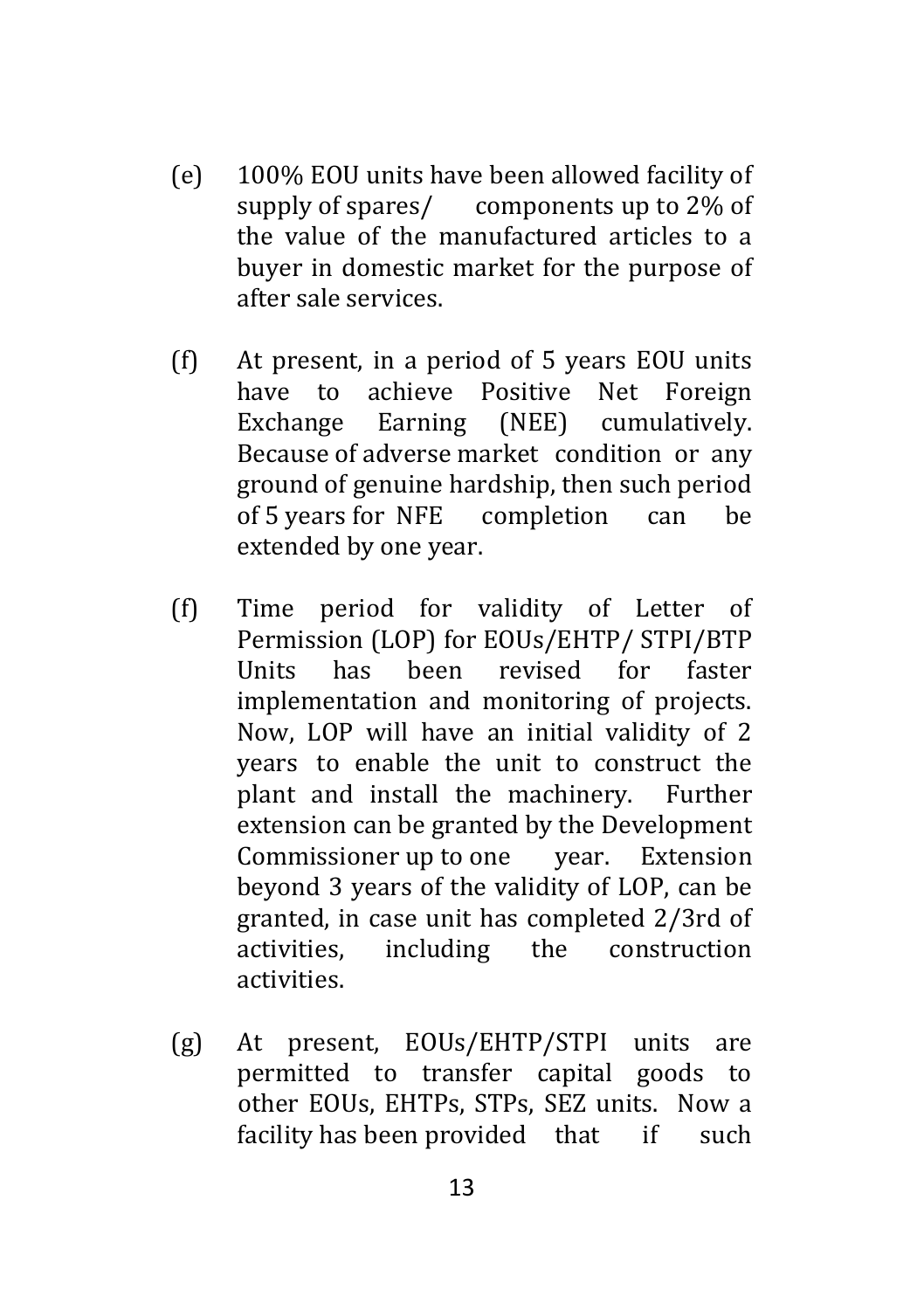transferred capital goods are rejected by the recipient, then the same can be returned to the supplying unit, without payment of duty.

- (h) A simplified procedure will be provided to fast track the de-bonding / exit of the STP/ EHTP units. This will save time for these units and help in reduction of transaction cost.
- (i) EOUs having physical export turnover of Rs.10 crore and above, have been allowed the facility of fast track clearances of import and domestic procurement. They will be allowed fast tract clearances of goods, for export production, on the basis of preauthenticated procurement certificate, issued by customs / central excise authorities. They will not have to seek procurement permission for every import consignment.

#### 13. **Facilitating & Encouraging Export of dual use items (SCOMET).**

(a) Validity of SCOMET export authorisation has been extended from the present 12 months to 24 months. It will help industry to plan their activity in an orderly manner and obviate the need to seek revalidation or relaxation from DGFT.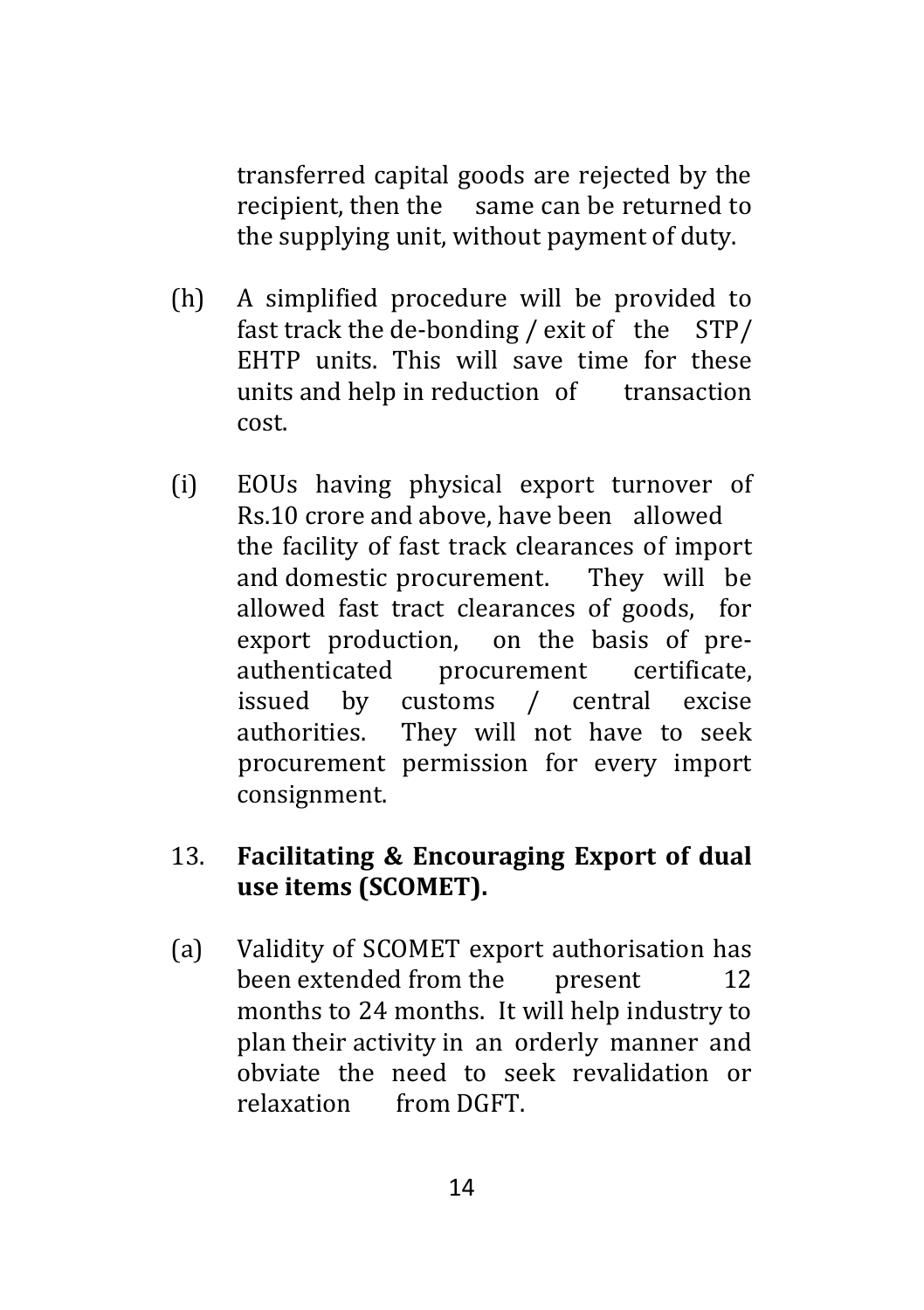- (b) Authorisation for repeat orders will be considered on automatic basis subject to certain conditions.
- (c) Verification of End User Certificate (EUC) is being simplified if SCOMET item is being exported under Defence Export Offset Policy.
- (c) Outreach programmes will be conducted at different locations to raise awareness among various stakeholders.

# **14 Facilitating & Encouraging Export of Defence Exports**

- (a) Normal export obligation period under advance authorization is 18 months. Export obligation period for export items falling in the category of defence, military store, aerospace and nuclear energy shall be 24 months from the date of issue of authorization or co-terminus with contracted duration of the export order, whichever is later. This provision will help export of defence items and other high technology items.
- (b) A list of military stores requiring NOC of Department of Defence Production has been notified by DGFT recently. A committee has been formed to create ITC (HS) codes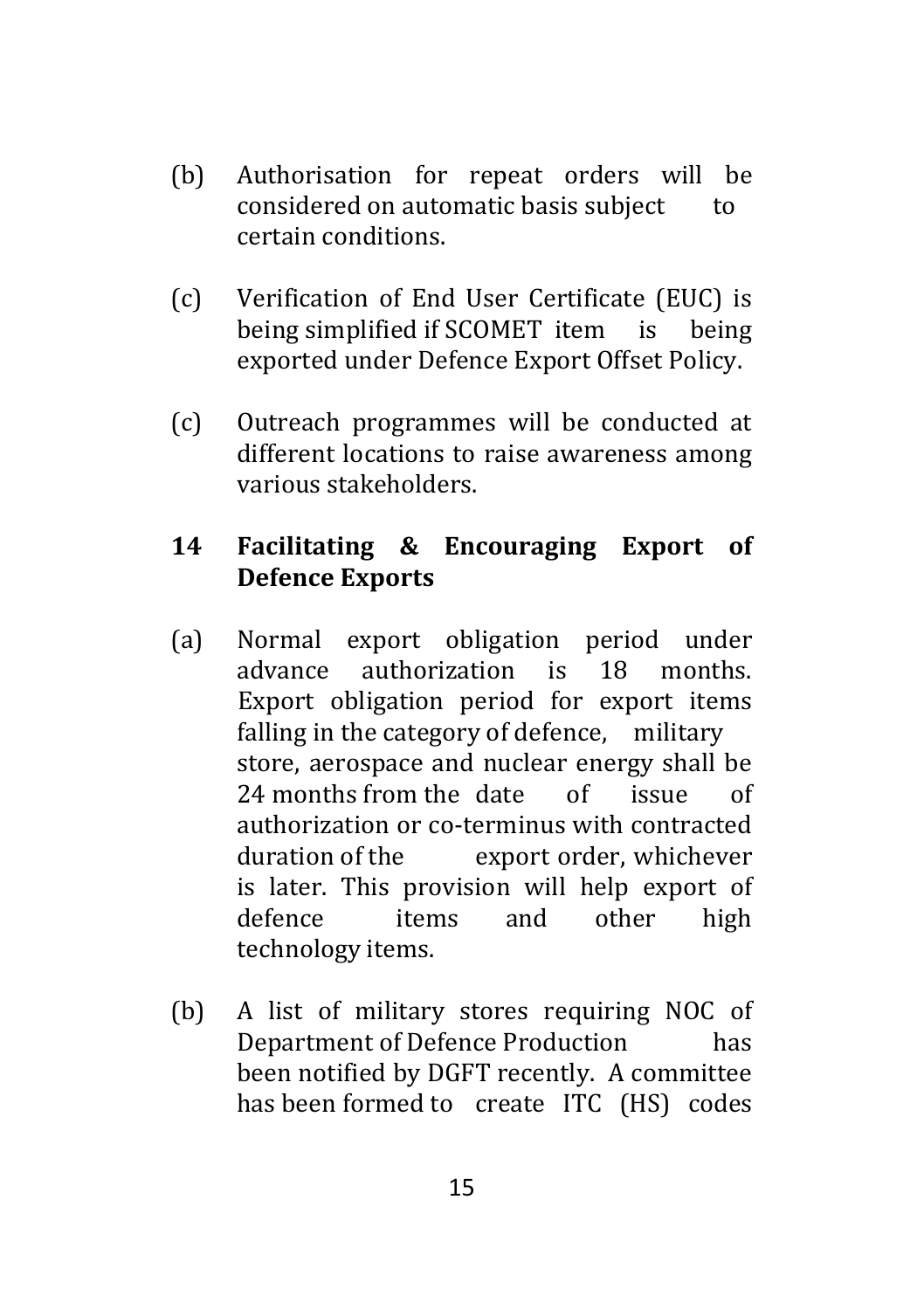for defence and security items for which industrial licenses are issued by DIPP.

# **15. e-Commerce Exports**

- (a) Goods falling in the category of handloom products, books / periodicals, leather footwear, toys and customized fashion garments, having FOB value up to Rs.25000 per consignment (finalized using e-Commerce platform) shall be eligible for benefits under FTP. Such goods can be exported in manual mode through Foreign Post Offices at New Delhi, Mumbai and Chennai.
- (b) Export of such goods under Courier Regulations shall be allowed manually on pilot basis through Airports at Delhi, Mumbai and Chennai as per appropriate amendments in regulations to be made by Department of Revenue. Department of Revenue shall fast track the implementation of EDI mode at courier terminals.

# **16. Duty Exemption**

(a) Imports against Advance Authorization shall also be eligible for exemption from Transitional Product Specific Safeguard Duty.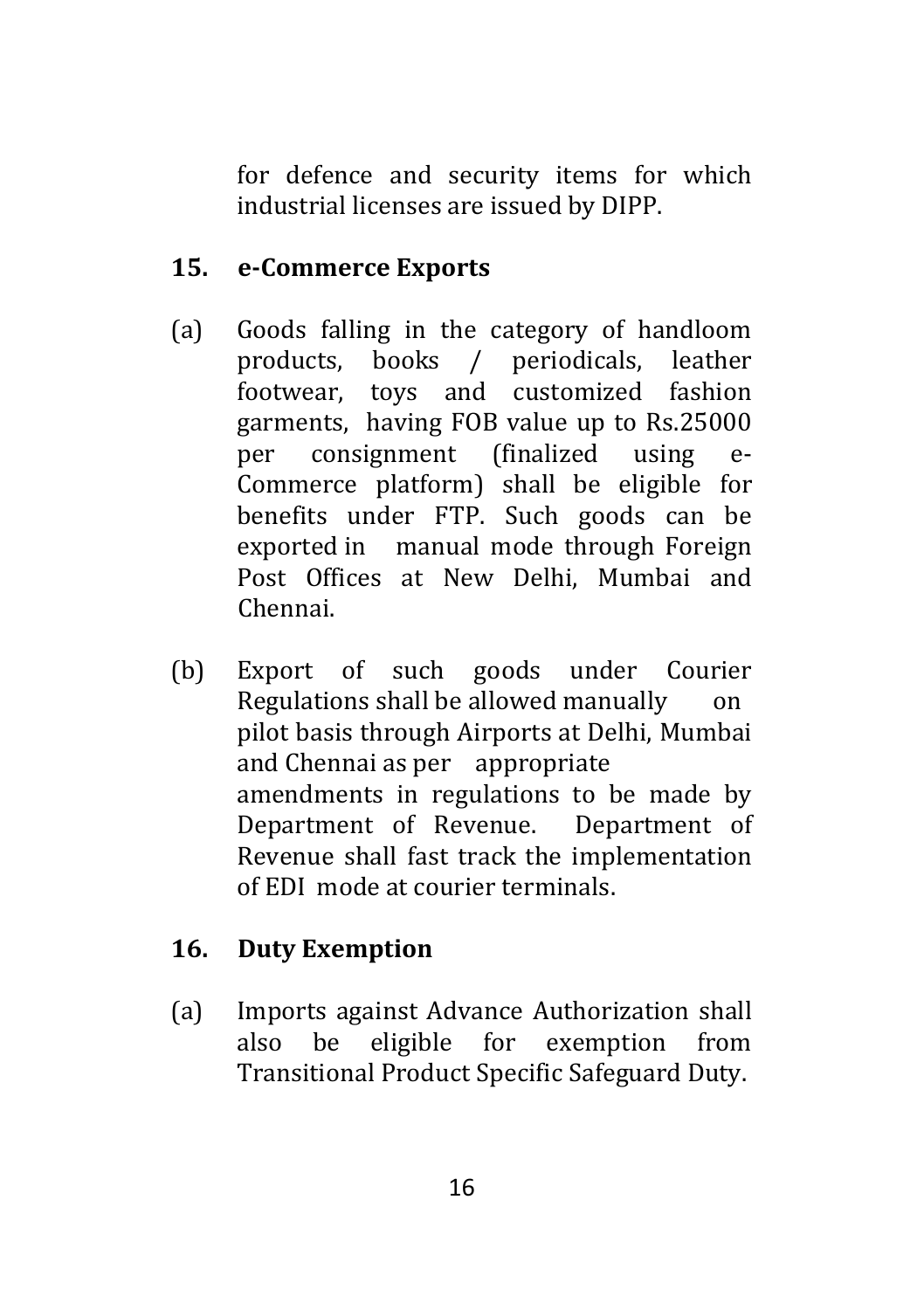(b) In order to encourage manufacturing of capital goods in India, import under EPCG Authorisation Scheme shall not be eligible for exemption from payment of anti-dumping duty, safeguard duty and transitional product specific safeguard duty.

#### **17. Additional Ports allowed for Export and import**

Calicut Airport, Kerala and Arakonam ICD, Tamil Nadu have been notified as registered ports for import and export.

# **18. Duty Free Tariff Preference (DFTP) Scheme**

India has already extended duty free tariff preference to 33 Least Developed Countries (LDCs) across the globe. This is being notified under FTP.

#### **19. Quality complaints and Trade Disputes**

- (a) In an endeavour to resolve quality complaints and trade disputes, between exporters and importers, a new chapter, namely, Chapter on Quality Complaints and Trade Disputes has been incorporated in the Foreign Trade Policy.
- (b) For resolving such disputes at a faster pace, a Committee on Quality Complaints and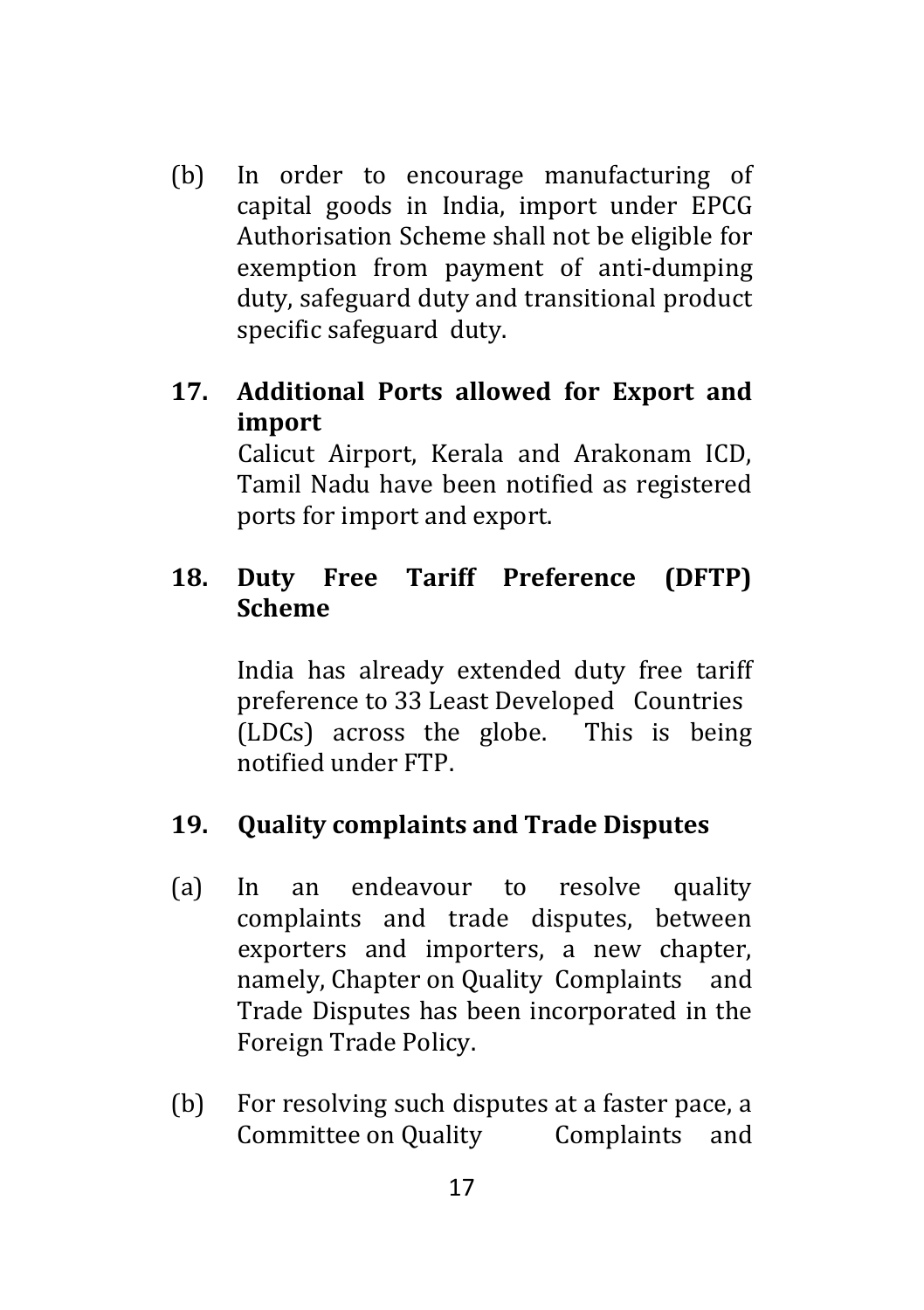Trade Disputes (CQCTD) is being constituted in 22 offices and would have members from EPCs/FIEOs/APEDA/EICs.

#### **20. Vishakhapatnam and Bhimavaram added as Towns of Export Excellence**

Government has already recognized 33 towns as export excellence towns. It has been decided to add Vishakhapatnam and Bhimavaram in Andhra Pradesh as towns of export excellence (Product Category– Seafood)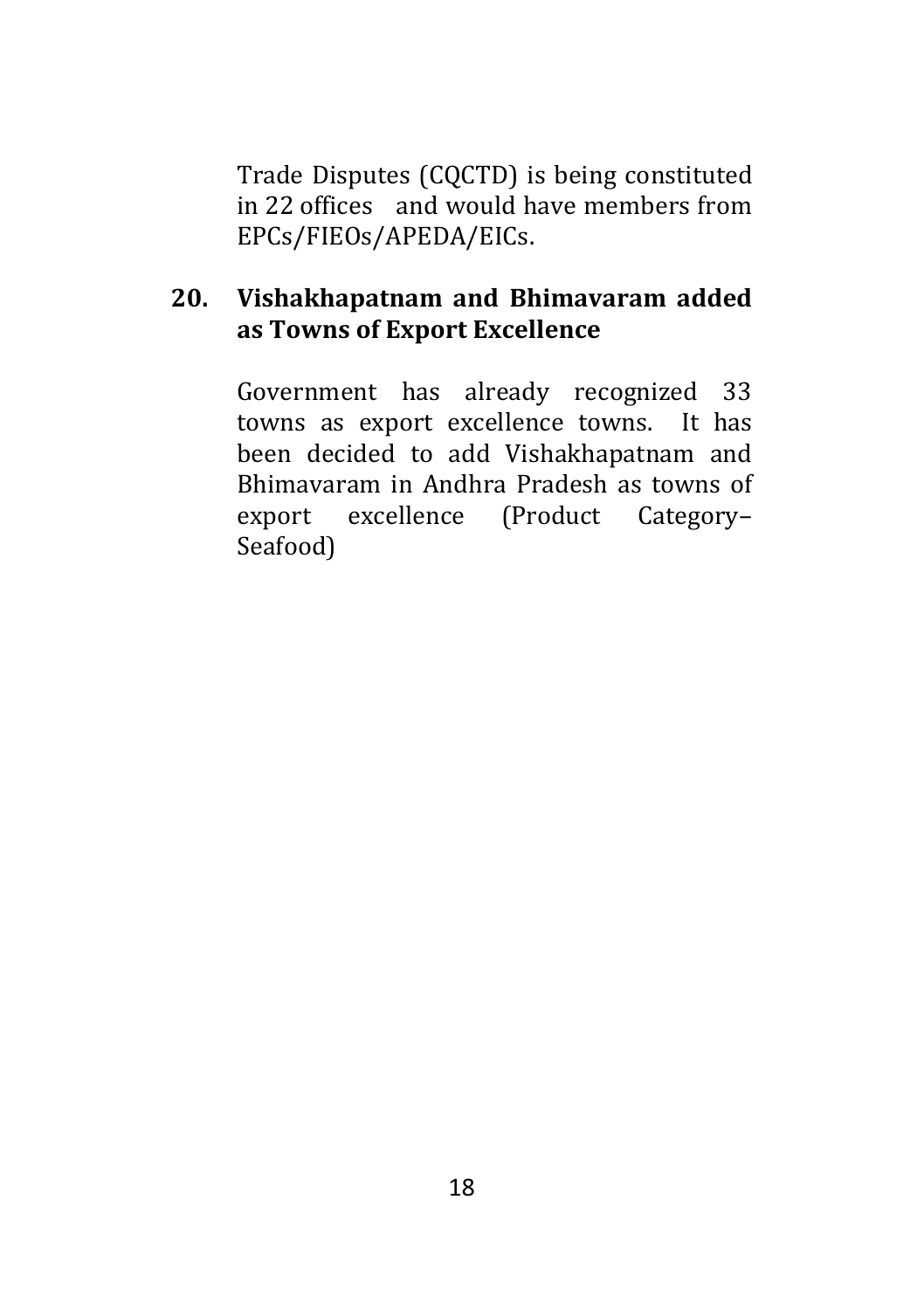#### **Annexure-1**

#### **I. Merchandise Exports from India Scheme**

- (i) Merchandise Exports from India Scheme has replaced 5 different schemes of earlier FTP (Focus Product Scheme, Market Linked Focus Product Scheme, Focus Market Scheme, Agri. Infrastructure Incentive Scrip, VKGUY) for rewarding merchandise exports which had varying conditions (sector specific or actual user only) attached to their use.
- (ii) Now all these schemes have been merged into a single scheme, namely Merchandise Export from India Scheme (MEIS) and there would be no conditionality attached to the scrips issued under the scheme. Notified goods exported to notified markets would be rewarded on realised FOB value of exports.

#### **A. Country Groups:**

**Category A**: Traditional Markets (30) - European Union (28), USA, Canada.

**Category B:** Emerging & Focus Markets (139), Africa (55), Latin America and Mexico (45), CIS countries (12), Turkey and West Asian countries (13), ASEAN countries (10), Japan, South Korea, China, Taiwan, **Category C**: Other Markets (70).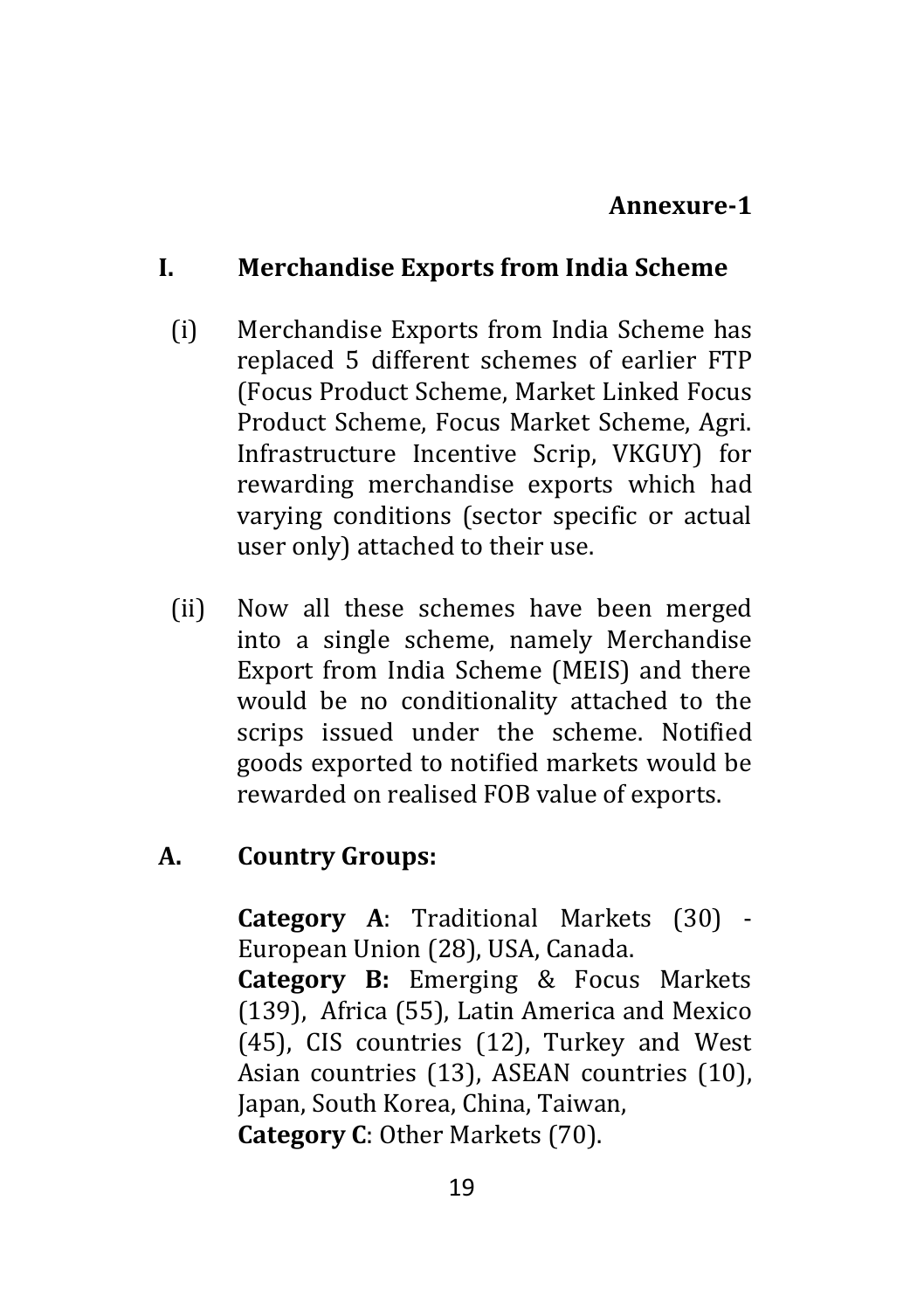# **B. Products supported under MEIS**

# **Level of Support:**

Higher rewards have been granted for the following category of products:

- $\triangleright$  Agricultural and Village industry products, presently covered under VKGUY.
- $\triangleright$  Value added and packaged products.
- $\triangleright$  Eco-friendly and green products that create wealth out of waste from agricultural and other waste products that generate additional income for the farmers, while improving the environment.
- Labour intensive Products with large employment potential and Products with large number of producers and /or exporters.
- $\triangleright$  Industrial Products from potential winning sectors.
- $\triangleright$  Hi-tech products with high export earning potential.

# **C. Markets Supported**

- Most Agricultural products supported across the Globe.
- $\triangleright$  Industrial and other products supported in Traditional and/or Emerging markets only.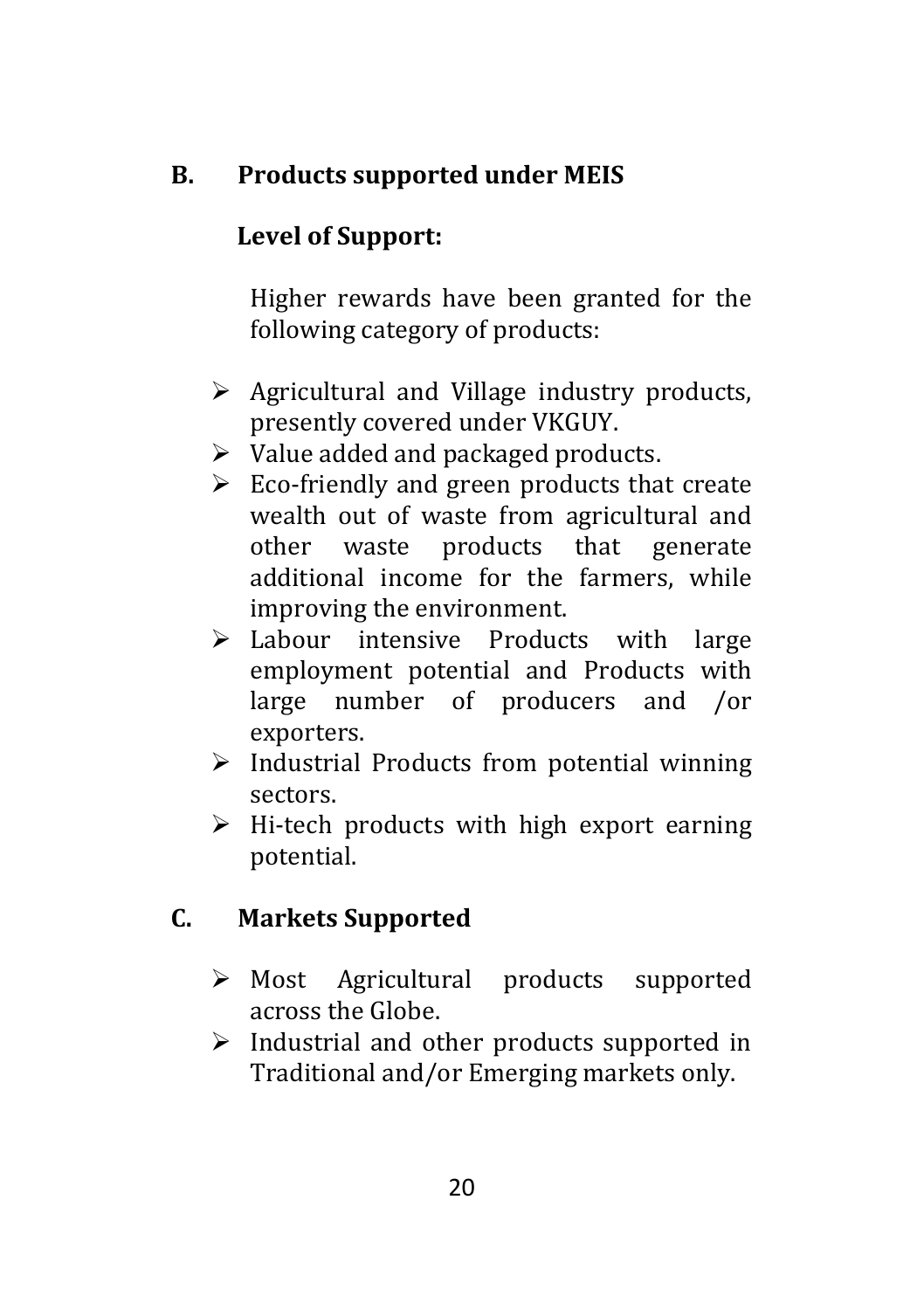#### **D. High potential products not supported earlier:**

Support to 852 Tariff lines that fit in the product criteria but not provided support in the earlier FTP. Includes lines from Fruits, Vegetables, Dairy products, Oils meals, Ayush & Herbal Products, Paper, Paper Board Products.

# **E. Global support has been granted to the following category:**

- $\triangleright$  Fruits, Flowers, vegetables
- Tea Coffee, Spices
- $\triangleright$  Cereals preparation, shellac, Essential oils
- $\triangleright$  Processed foods.
- $\triangleright$  Eco Friendly products that add value to waste
- > Marine Products
- > Handloom, Coir, Jute, products and Technical Textiles, Carpets Handmade. Other Textile and Readymade garments have been supported for European Union, USA, Canada and Japan.
- Handicraft, Sports Goods
- Furniture, wood articles

# **F. Support to major markets have been given to the following product categories**

 $\triangleright$  Pharmaceuticals, Herbals, Surgicals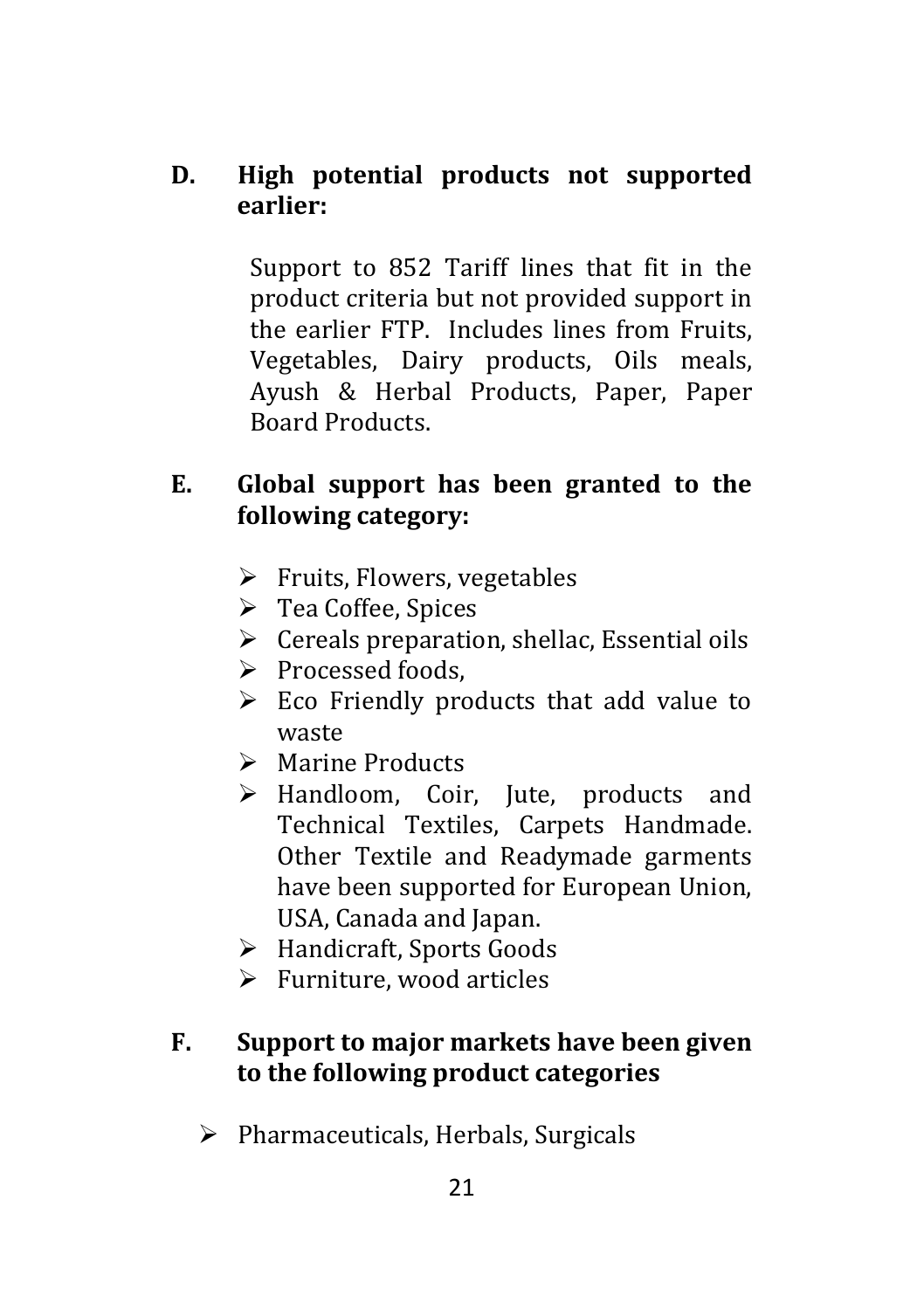- $\triangleright$  Industrial Machinery, IC Engine, Machine tools, Parts, Auto Components/Parts
- $\triangleright$  Hand Tools, Pumps of All Types
- $\triangleright$  Automobiles, Two wheelers, Bicycles, Ships, Planes
- $\triangleright$  Chemicals, Plastics
- $\triangleright$  Rubber, Ceramic and Glass
- $\blacktriangleright$  Leather garments, saddlery items, footwear
- $\triangleright$  Steel furniture, Prefabs, Lighters
- Wood , Paper, Stationary
- $\triangleright$  iron, steel, and base metals, products

#### **G. Other sectors supported under MEIS**

- $\geq$  352 Defence related Product with export of US\$ 17.7B consisting of Core Products (20), Dual Use products (60) ,General Purpose products (272).
- $\geq$  283 Pharmaceutical products of Bulk Drugs & Drug Intermediates, Drug Formulations Biologicals, Herbal, Surgicals, and Vaccines.
- 96 lines of Environment related Goods, Machinery, Equipment's.
- $\geq 49$  lines where mandatory BIS standards are prescribed.
- $\geq 7$  lines of Technical Textiles

## **H. Participation in global value chain of the items falling under the scheme:**

 $\geq 1725$  lines of Intermediate Goods - These goods become inputs in the manufacturing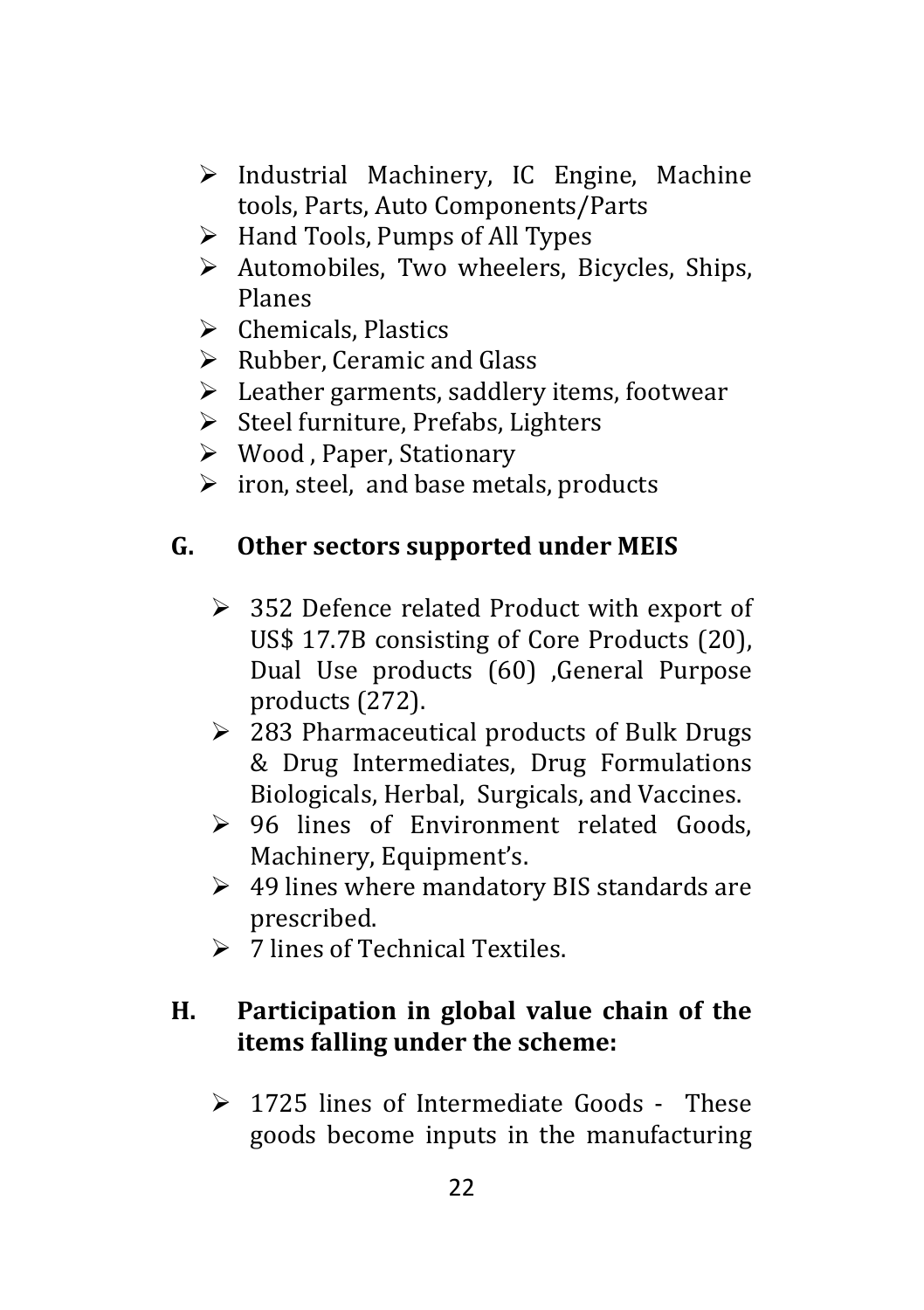of other countries and will strengthen backward manufacturing linkages which is vital for India's participation in Global Value Chains.

- $\geq 1109$  lines of Capital Goods sector- will also strengthen Manufacturing Base in India.
- 1730 lines of Consumer Goods sector- We hope a quantum jump in export from this sector with strengthening of Make in India Brand in near future.

# **I. Technology based analysis:**

- > 572 lines-Low skill Technology-intensive manufacturing.
- > 1010 lines-Medium skill Technologyintensive manufacturing.
- ▶ 1309 lines-High Skill Technology-intensive manufacturing.

#### **J. Women Centric Products supported under MEIS**

- (a) Women workers constitute 52% of plantation workers-203 lines of Tea Coffee, Spices, Cashew.
- (b) 69% of the aggregate female employment is concentrated in the following sectors:
	- (i) Manufacture of other food products Jelly Confectionery, tomato ketchup,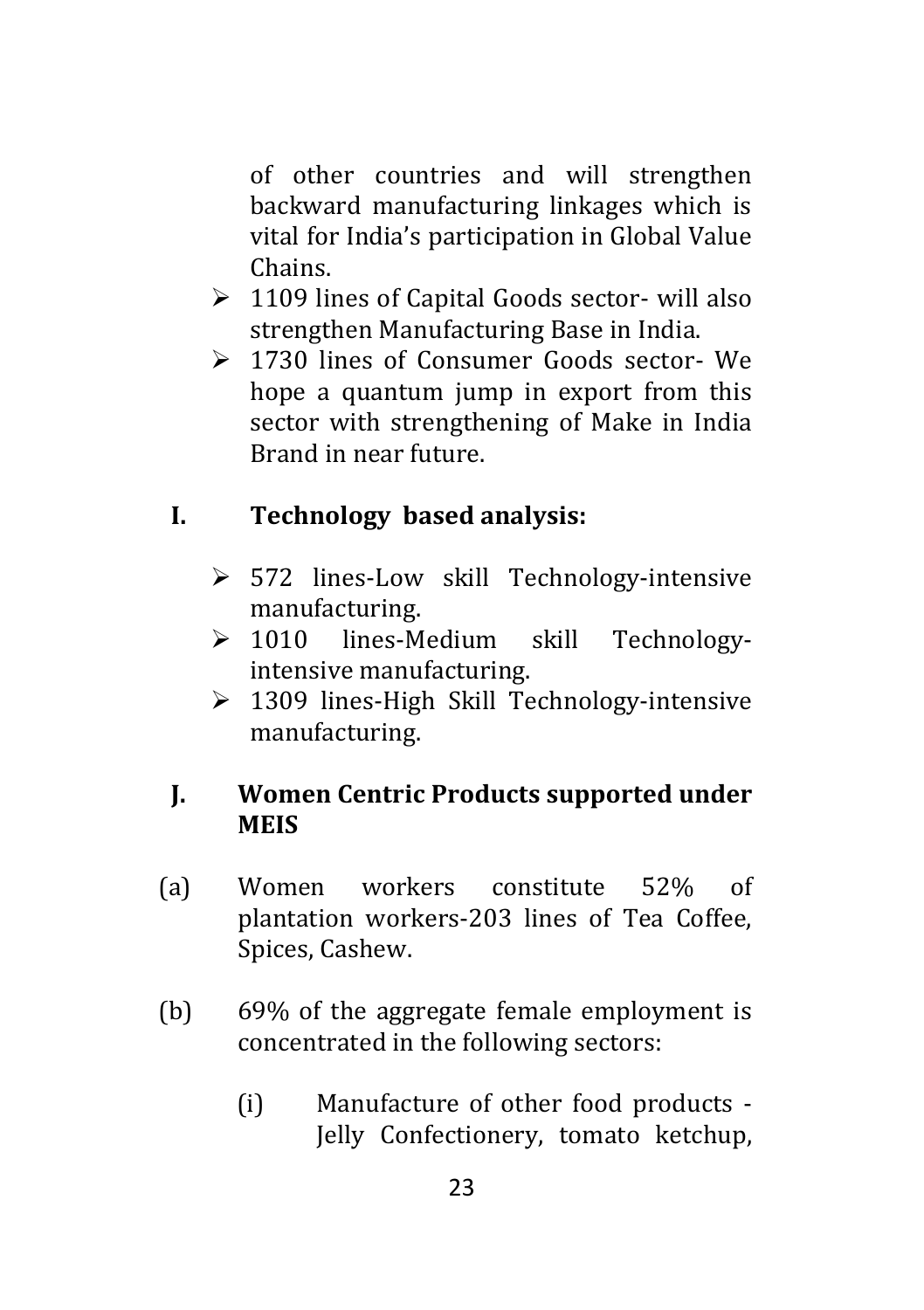cooked stuffed pasta, pawa, mudi and the like, gingerbread , papad, pastries and cakes.

- (ii) Manufacture of wearing apparel-396 lines of Readymade Garments
- (c) Sectors that have a significant proportion of female employment (more than 25%):
	- (i) Agricultural and animal husbandry service activities, except veterinary activities– 263 lines of basic Agriculture products.
	- (ii) Manufacture of footwear 28 Footwear and Leather products.
	- (iii) Consumer Electronics and Electronic Components, watches and clocks -483 lines.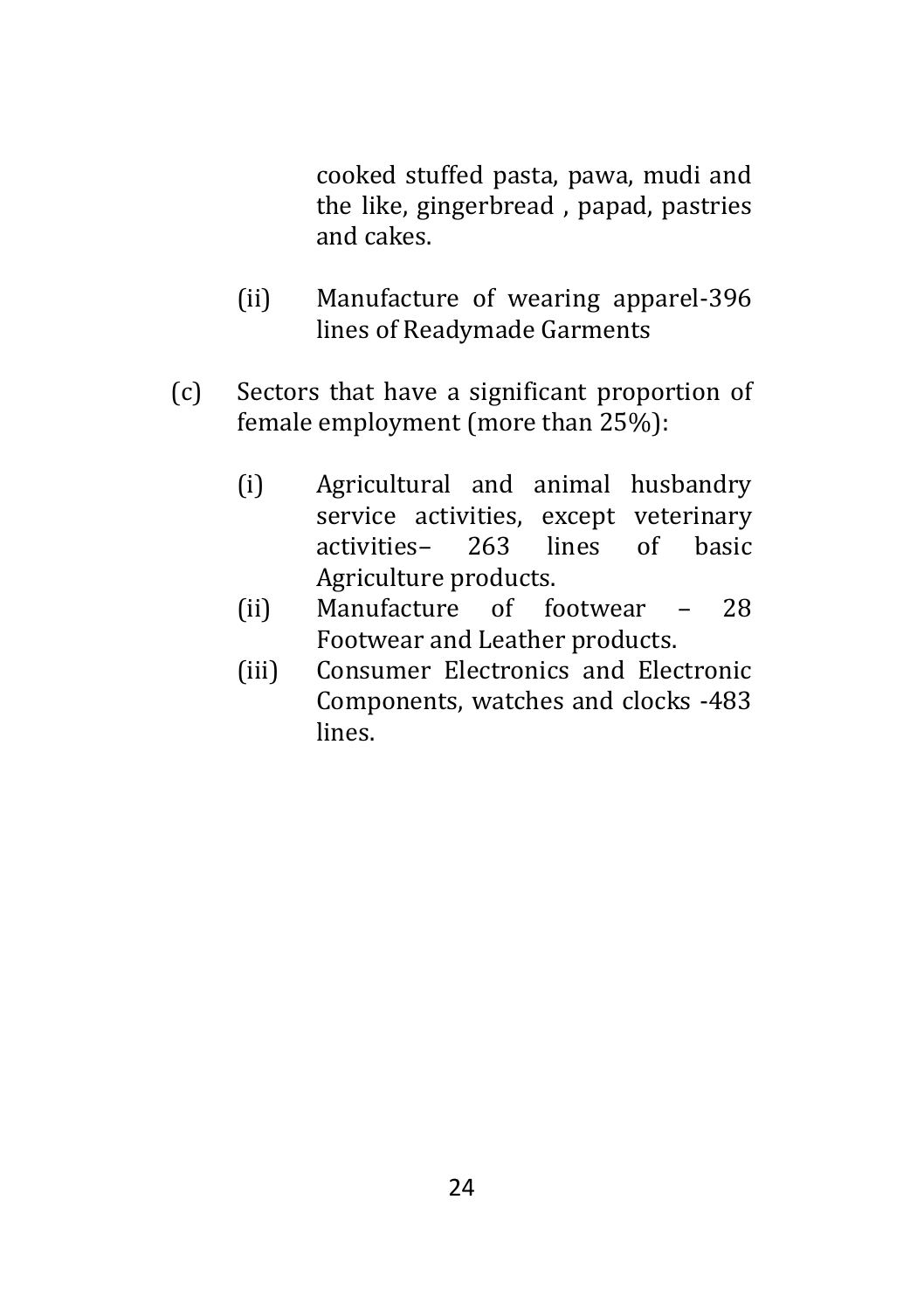#### **Annexure-2**

#### **II. Services Exports from India Scheme**

- (i) Served from India Scheme (SFIS) has been replaced with Service Exports from India Scheme (SEIS). SEIS shall apply to `Service Providers' located in India' instead of `Indian Service Providers'. Thus SEIS provides for rewards to all Service providers of notified services, who are providing services from India, regardless of the constitution or profile of the service provider.
- (ii) The rate of reward under SEIS would be based on net foreign exchange earned. The reward issued as duty credit scrip, would no longer be with actual user condition and will no longer be restricted to usage for specified types of goods but be freely transferable and usable for all types of goods and service tax debits on procurement of services/goods. Debits would be eligible for CENVAT credit or drawback.
- (iii) The present rates of reward are 3% and 5%. The list of services and the rates of rewards would be reviewed after 30.9.2015.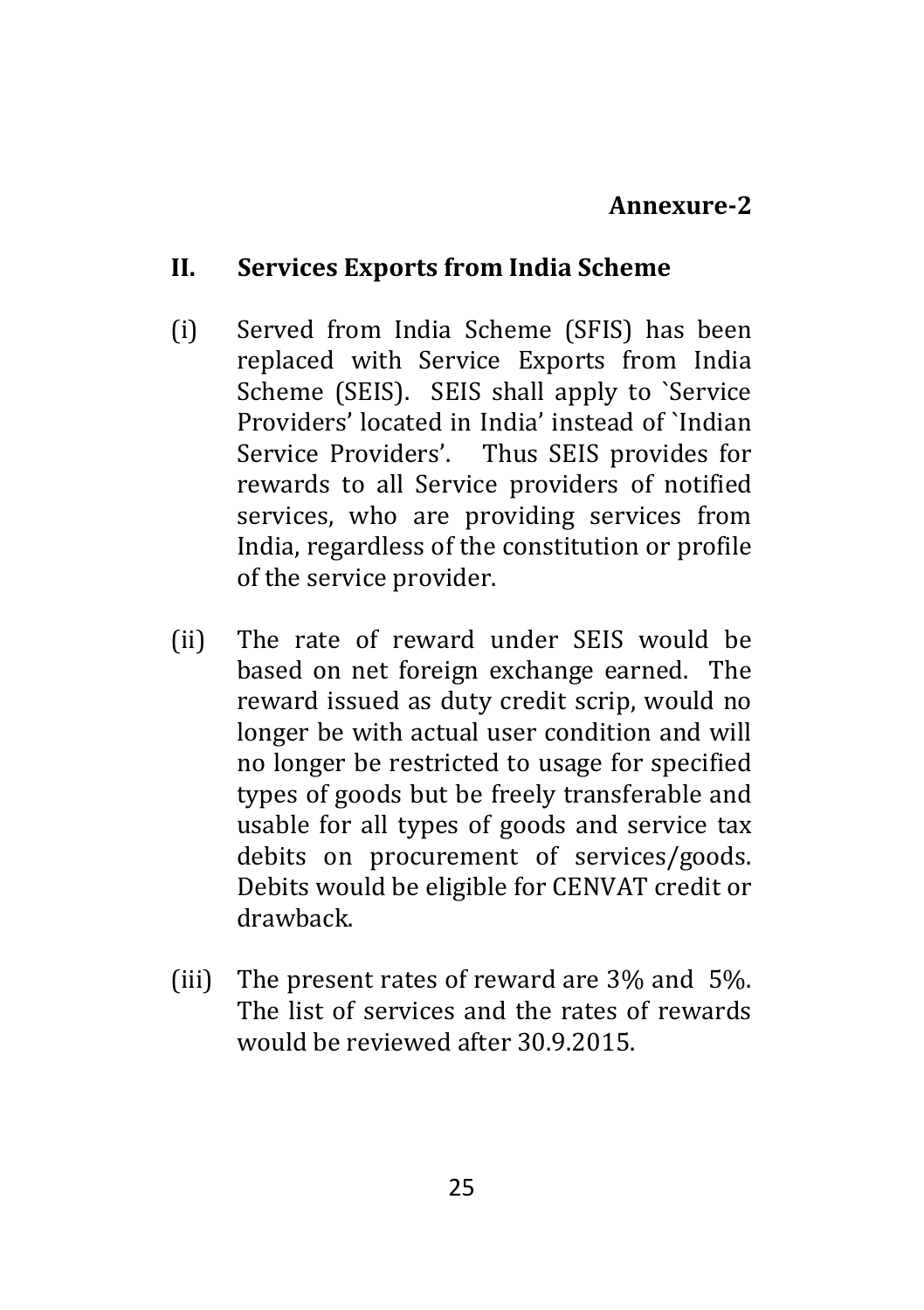| <b>Sl</b><br><b>No</b> | <b>SECTORS</b>                                                                                                                                                                                                                                                                                                                                                                                                                                       | <b>Admis</b><br>sible<br>rate |  |
|------------------------|------------------------------------------------------------------------------------------------------------------------------------------------------------------------------------------------------------------------------------------------------------------------------------------------------------------------------------------------------------------------------------------------------------------------------------------------------|-------------------------------|--|
| $\mathbf{1}$           | <b>BUSINESS SERVICES</b>                                                                                                                                                                                                                                                                                                                                                                                                                             |                               |  |
| A                      | Professional services<br>Legal services, Accounting, auditing<br>and bookkeeping services, Taxation<br>Architectural<br>services.<br>services<br>Engineering services,<br>Integrated<br>engineering services, Urban planning<br>and landscape architectural services,<br>Medical<br>and<br>dental<br>services,<br>Veterinary<br>services,<br>Services<br>provided<br>by<br>midwives,<br>nurses,<br>physiotherapists<br>and paramedical<br>personnel. | 5%                            |  |
| B                      | Research and development services<br>R&D services on natural sciences,<br>R&D services on social sciences and<br>humanities, Interdisciplinary R&D<br>services                                                                                                                                                                                                                                                                                       | 5%                            |  |
| C.                     | without<br>Rental/Leasing<br>services<br>operators<br>Relating to ships, Relating to aircraft,<br>Relating<br>other<br>transport<br>to<br>Relating to other<br>equipment,<br>machinery and equipment                                                                                                                                                                                                                                                 | 5%                            |  |
| D                      | Other business services<br>Advertising services, Market research<br>and public opinion polling services<br>consulting<br>Management<br>service.<br>Services<br>related<br>to<br>management<br>Technical testing and<br>consulting,<br>analysis services, Services incidental<br>to agricultural, hunting and forestry,<br>Services incidental to fishing, Services<br>incidental<br>Services<br>to<br>mining,                                        | 3%                            |  |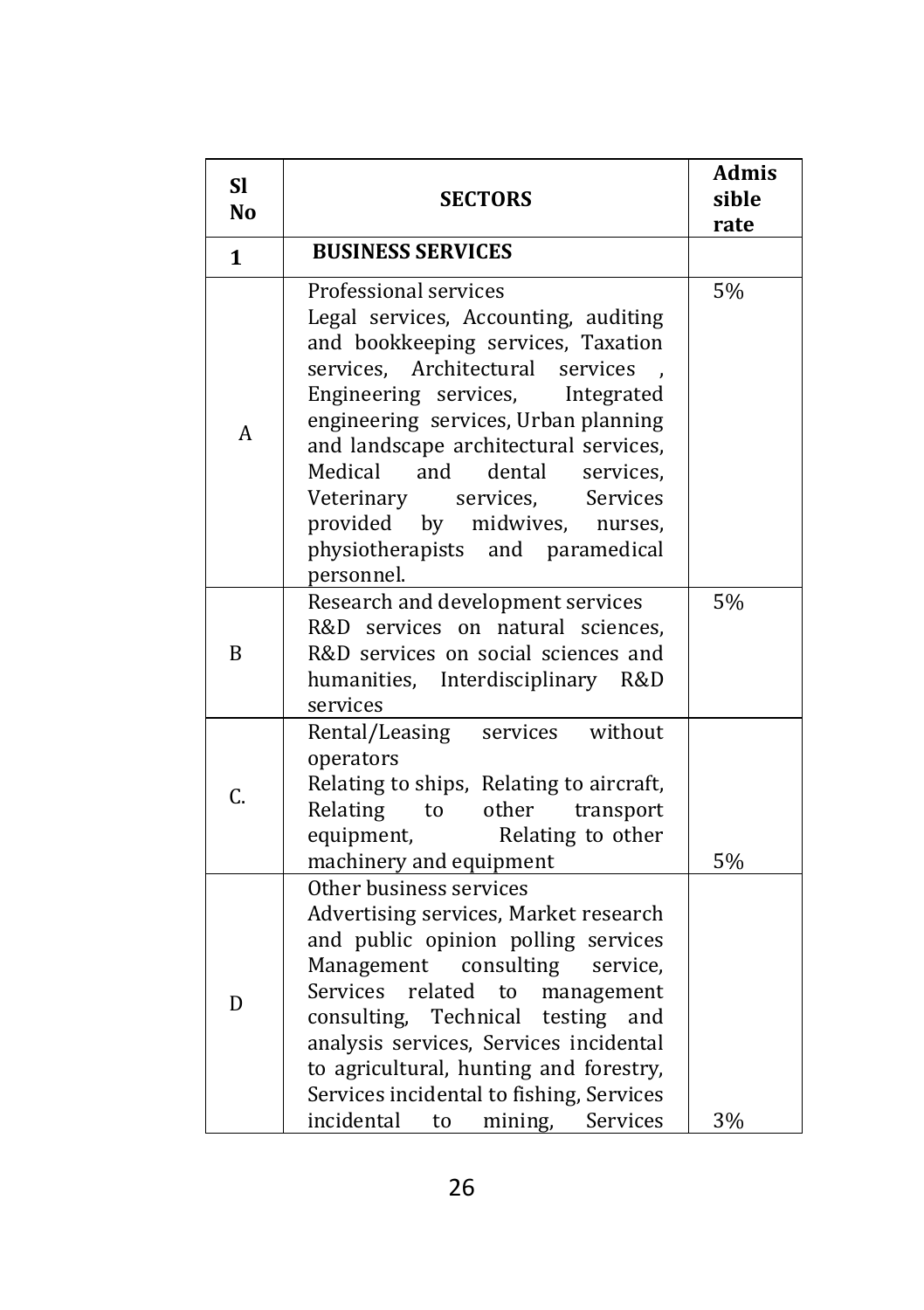|               | incidental to manufacturing, Services               |    |
|---------------|-----------------------------------------------------|----|
|               | incidental to energy distribution,                  |    |
|               | Placement and supply services of                    |    |
|               | personnel, Investigation and security,              |    |
| Related       | scientific and technical                            |    |
|               | consulting services, Maintenance and                |    |
|               | repair of equipment (not including                  |    |
|               | maritime vessels, aircraft or other                 |    |
|               | transport equipment),<br>Building-                  |    |
| cleaning      | services,<br>Photographic                           |    |
|               | services, Packaging services, Printing,             |    |
|               | publishing and Convention services                  |    |
|               | <b>COMMUNICATION SERVICES</b>                       |    |
|               | <b>Audiovisual services</b>                         |    |
| Motion        | picture and video<br>tape                           |    |
| 2             | production and distribution service,                |    |
|               | Motion picture projection service,                  |    |
|               | Radio and television services, Radio                |    |
|               | and television transmission services,               |    |
|               | Sound recording                                     | 5% |
|               | <b>CONSTRUCTION</b><br><b>RELATED</b><br><b>AND</b> |    |
|               | <b>ENGINEERING SERVICES</b>                         |    |
|               | General Construction work<br>for                    |    |
| 3             | building, General Construction work                 |    |
|               | for Civil Engineering, Installation and             |    |
|               | assembly work, Building completion                  |    |
|               | and finishing work                                  | 5% |
|               | EDUCATIONAL SERVICES<br>(Please)                    |    |
| refer Note 1) |                                                     |    |
| 4<br>Primary  | education<br>services.                              |    |
|               | Secondary education services, Higher                |    |
|               | education services, Adult education                 | 5% |
|               | <b>ENVIRONMENTAL SERVICES</b>                       |    |
| 5             | Sewage services, Refuse<br>disposal                 |    |
| services.     | Sanitation<br>and<br>similar                        |    |
| services      |                                                     | 5% |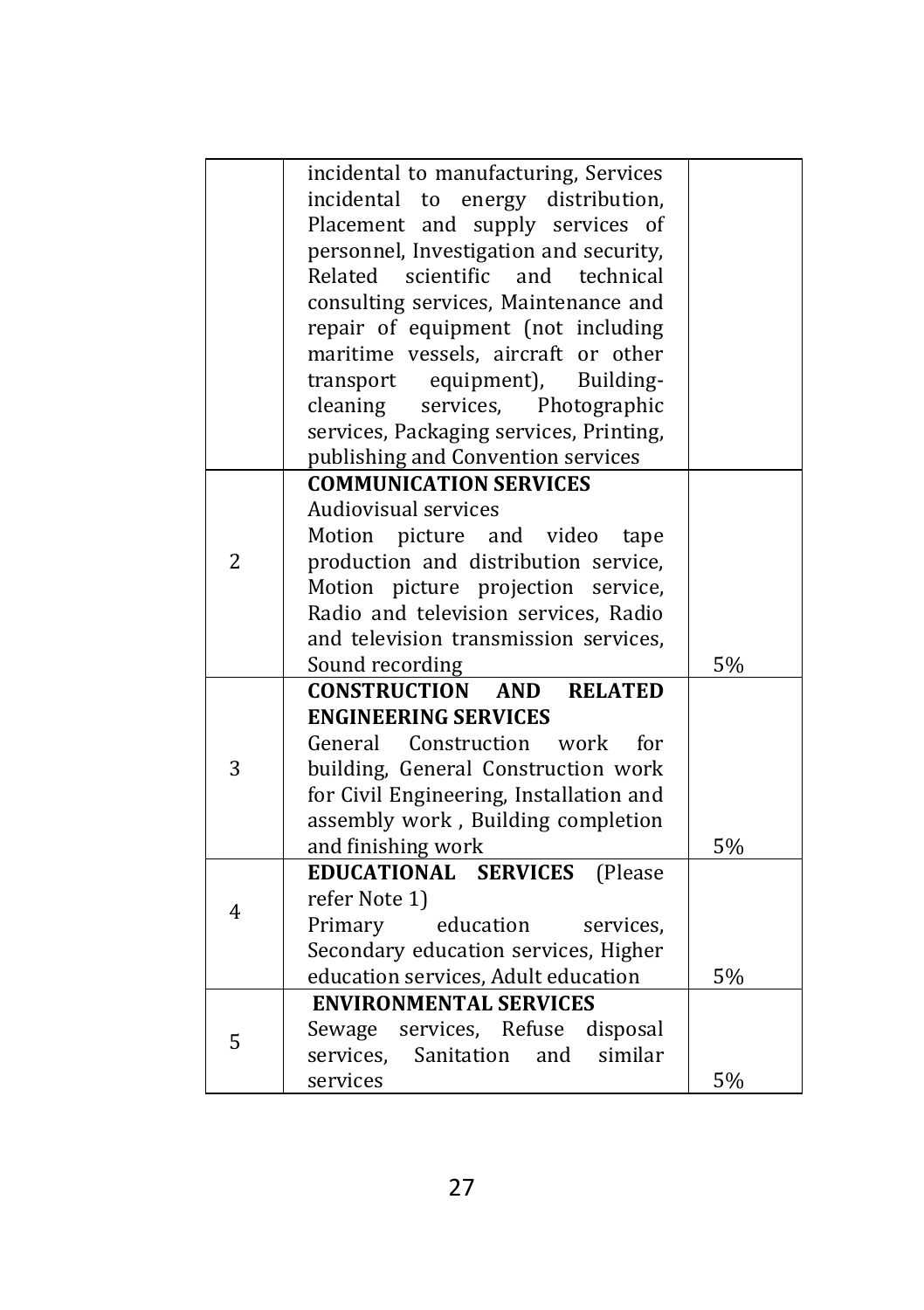|           | HEALTH-RELATED AND SOCIAL               |    |
|-----------|-----------------------------------------|----|
| 6         | <b>SERVICES</b>                         |    |
|           | Hospital services                       | 5% |
| 7         | TOURISM AND TRAVEL-RELATED              |    |
|           | <b>SERVICES</b>                         |    |
| А.        | Hotels and Restaurants (including       |    |
|           | catering)                               |    |
| a.        | Hotel                                   | 3% |
| b.        | Restaurants (including catering)        | 3% |
| <b>B.</b> | Travel agencies and tour operators      |    |
|           | services                                | 5% |
| C.        | Tourist guides services                 | 5% |
|           | RECREATIONAL, CULTURAL AND              | 5% |
|           | <b>SPORTING SERVICES</b><br>(other than |    |
|           | audiovisual services)                   |    |
|           | Entertainment services (including       |    |
| 8         | theatre, live bands<br>and<br>circus    |    |
|           | services),<br>News agency services,     |    |
|           | Libraries, archives, museums<br>and     |    |
|           | other cultural services, Sporting and   |    |
|           | other recreational services             |    |
| 9         | <b>TRANSPORT SERVICES</b><br>(Please    |    |
|           | refer Note 2)                           |    |
|           | <b>Maritime Transport Services</b>      | 5% |
|           | Passenger transportation*, Freight      |    |
|           | transportation*, Rental of vessels      |    |
| А.        | with crew *, Maintenance and repair     |    |
|           | of vessels, Pushing and towing          |    |
|           | services, Supporting services<br>for    |    |
|           | maritime transport                      |    |
| <b>B.</b> | Air transport services                  | 5% |
|           | of aircraft<br>Rental<br>with<br>crew.  |    |
|           | Maintenance and repair of aircraft,     |    |
|           | Airport Operations and ground           |    |
|           | handling                                |    |